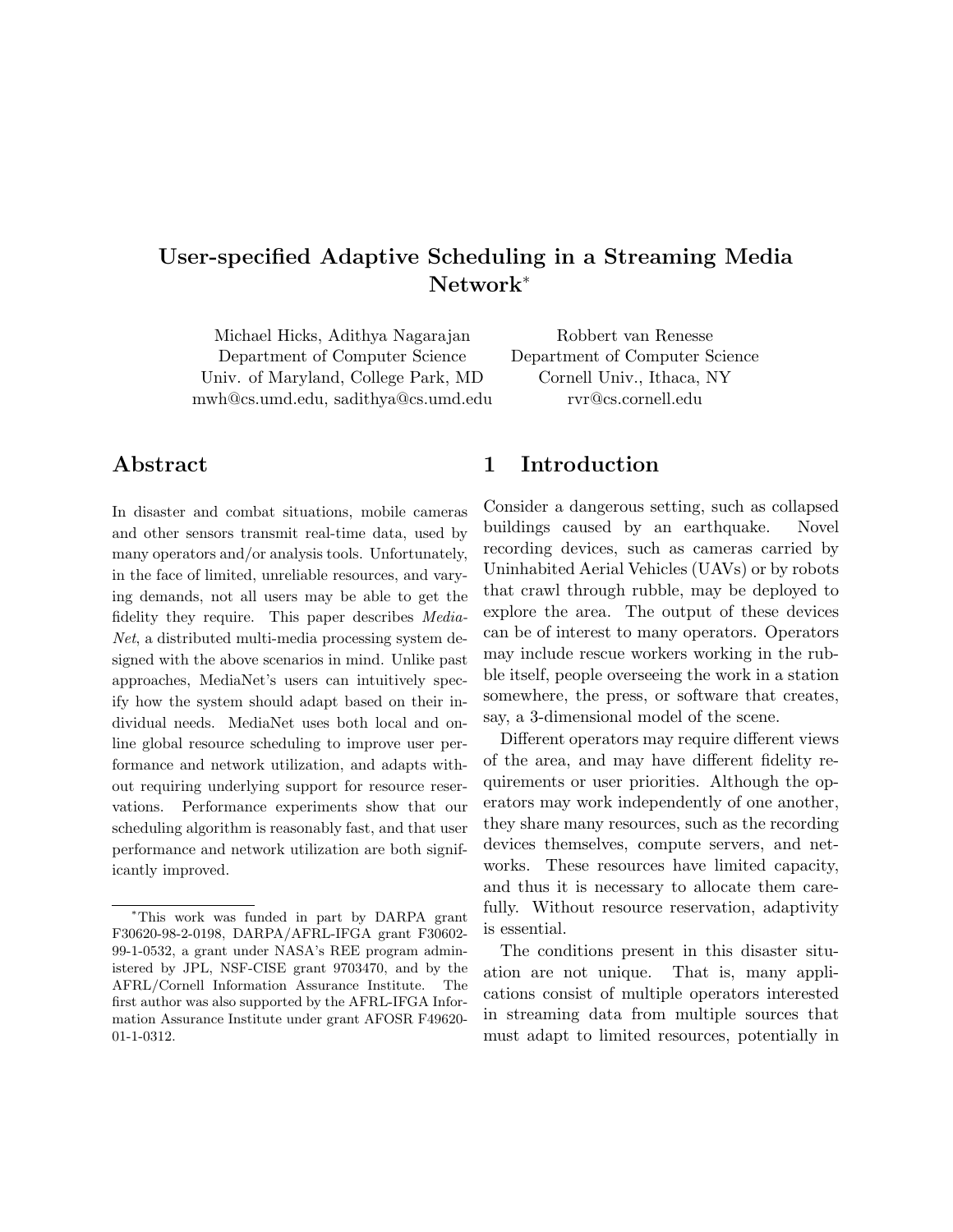application-specific ways. Examples include the exchange and aggregation of sensor reports [19], the distribution of media on a home network [30], the performance of reconnaissance and deployment in a military setting [21], and so on.

A number of projects have explored how to provide improved quality of service (QoS) for streaming data in resource-limited conditions. These systems place computations in the network, either within routers themselves (e.g., [5, 11, 34]) or at the application-level using an overlay network (e.g., [1, 32]), and employ system-determined, local adaptations, such as priority-based video frame dropping. While such adaptations impose little overhead, they can be inefficient because they do not take into account global information. Also, existing schemes typically do not consider user preferences in making QoS decisions.

To study whether these problems can be overcome, we are developing a system called MediaNet that takes a comprehensive view of streaming data delivery. MediaNet mainly differs from past approaches in two ways. First, rather than making QoS adaptation systemdetermined, MediaNet allows users to specify how it should adapt under overload conditions. Each user contributes a list of alternative specifications, and associates a utility value with each specification. To some users, color depth may be more important than frame rate, while for other users the preference may be the other way around. The primary goal of MediaNet is to maximize each user's utility.

Second, in addition to using local scheduling, MediaNet employs a global scheduling service to divide tasks and flows among network components. This global point of view has benefits to both fairness and performance, because the service can consider specifications from multiple users while accounting for priority and overall network efficiency; the challenge is to do this in a scalable manner. Different from other projects that use global schedulers (e.g., [11, 15, 30]), MediaNet's global scheduling service is continuously looking for improvements based on monitoring feedback. MediaNet employs a completely adaptive overlay network; it does not rely on resource reservations, and adapts to the presence of loads not under its control.

Experimental measurements with our prototype implementation are promising. When using a single global scheduler to implement the global scheduling service, users achieve better performance and the network is more efficiently utilized than without any or with only local adaptations. On the other hand, our system does exact a higher cost for its global adaptations, in terms of scalability and implementation complexity. We consider our work as a step to exploring how to apply adaptations synergistically from various levels in a scheduling hierarchy.

In this paper, we present the MediaNet architecure (Section 2) and our prototype implementation (Sections 3 and 4). We focus on the challenges of implementing a globallyreconfigurable stream-processing system, and show experimental evidence of its costs and benefits (Section 5). We finish up by comparing our approach to related work (Section 6) and propose future research directions (Section 7).

# 2 MediaNet

MediaNet's architecture defines a computational network, consisting of *compute nodes* and *net*work links. These elements are responsible for receiving streaming data from various sources, computing on that data, and delivering it to the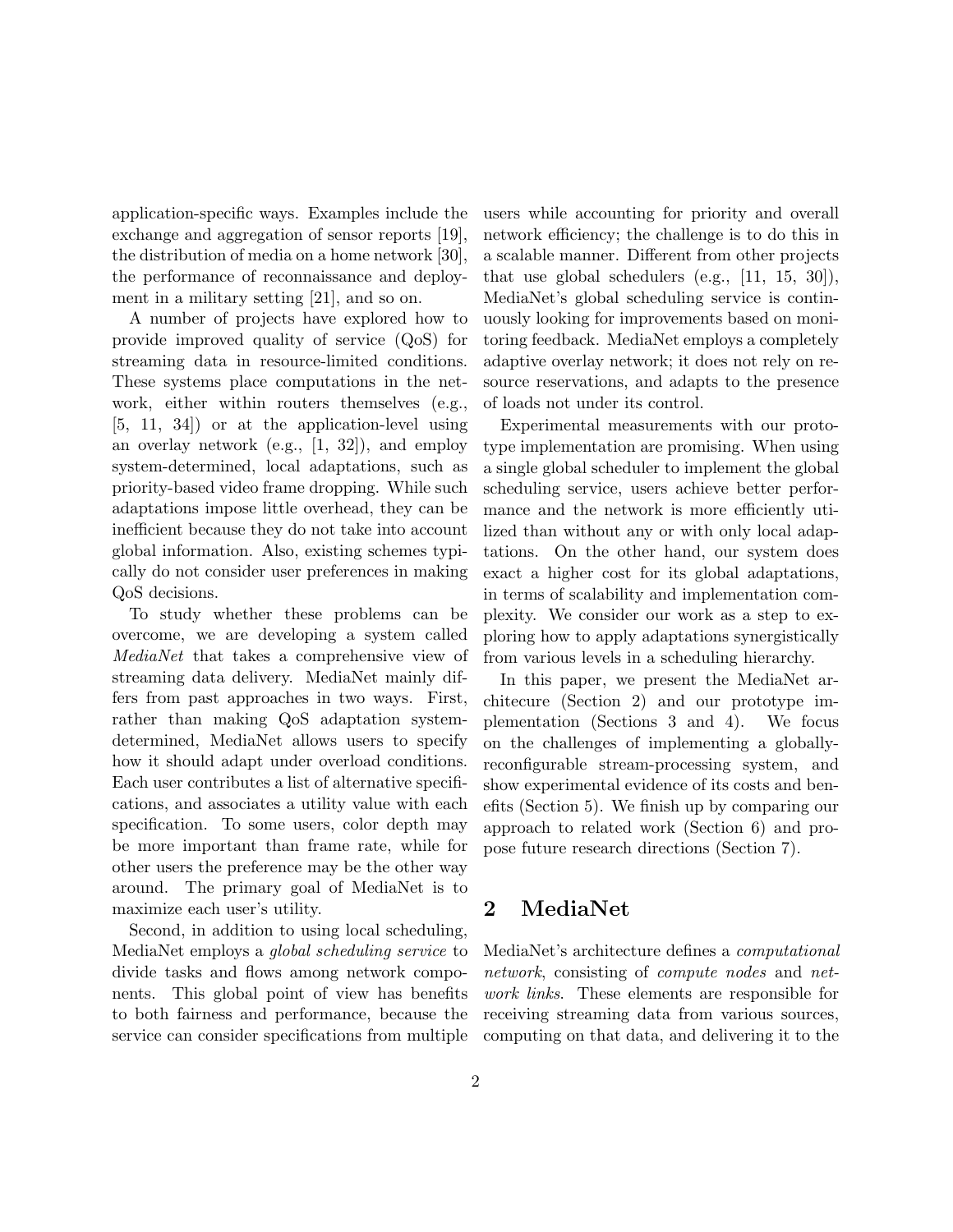

Figure 1: MediaNet architecture.

end-applications. As shown in Figure 1, compute nodes are highly heterogeneous, consisting of cameras, sensors, workstations, and compute servers; as such they have different computational power, available memory, hardware support for video operations, etc. Network links between nodes could be either wired or wireless; as such, the underlying network topology may change at run-time as components physically move around or new parts of the infrastructure are deployed.

The user's interface to this computational network is via a global scheduling service; the architecture leaves the implementation of this service abstract. Users communicate their requirements to the service using specifications that consist of what we call continuous media networks (CMNs). A CMN is simply a directed acyclic graph (DAG) representing a computational dataflow. The job of the global scheduling service is to combine the CMNs of individual users into a single CMN, and then partition this CMN into subgraphs to be executed on the various compute nodes, based on the current state of the network. The act of combining the CMNs and partitioning them among nodes takes into

account issues of fairness, performance, and userspecified adaptation. We elaborate on user specifications next, and follow with a discussion of scheduling.

#### 2.1 Specifications

Each node in a CMN represents an operation mapping zero or more input frames (streamspecific packets of data such as video frames, audio clips, etc.) to zero or more output frames. Operations can be simple, e.g., data forwarding, frame prioritizing, and frame dropping; or they can be more complex, e.g., video frame cropping, changing the resolution or color depth, "picturein-picture" effects, compression, encryption, and audio volume control. We also need operations to receive input from and send output to components external to the DAG, to perform I/O with devices like video cameras and players. The global scheduling service takes into account the bandwidth, latency, and processing requirements of operations.

Operations have a number of associated attributes. One important attribute is the interval that indicates the minimum time between op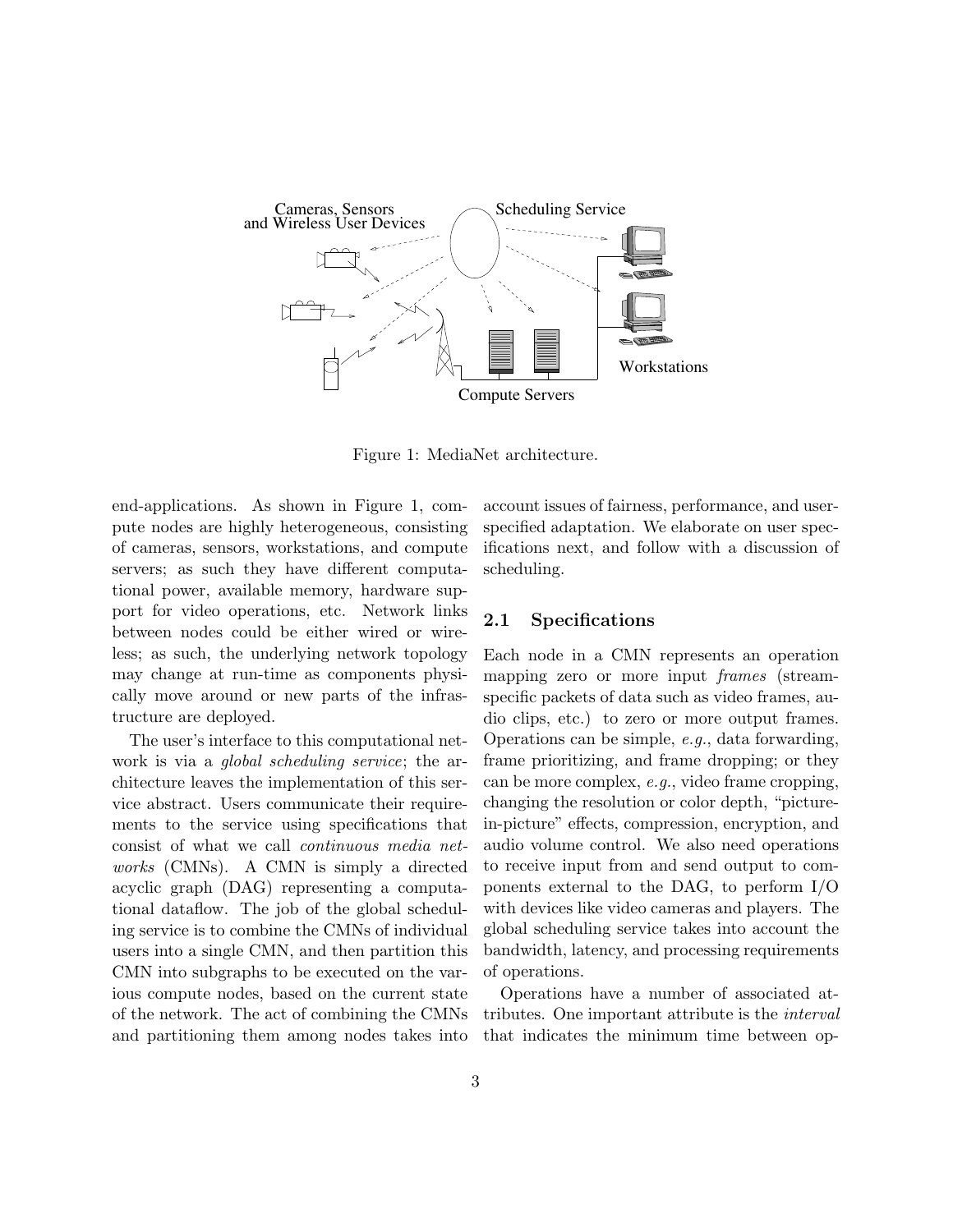erations on subsequent frames (i.e., the inverse of the maximum rate). For better performance, operations can either process input frames immediately, or they can be forced to execute at the specified intervals on queued data. In either case, the interval effectively specifies a soft realtime constraint on the processing of frames; if frames arrive faster than the specified interval, or if the node cannot process them at that interval (perhaps because of downstream congestion), then either backpressure must be applied to the incoming flow or frames must be dropped. How to handle these situations adaptively is considered in the next subsection.

A CMN node can be fixed at a certain location in the actual network (e.g., to indicate the network location of a particular video source), or left unspecified. Moreover, a node can be considered *transitional*, meaning that it is only inserted between mandatory nodes when the CMN is scheduled across multiple compute nodes. Operations can maintain internal soft-state<sup>1</sup> and need not actually operate on packets. Requiring soft-state is important for allowing operations to relocate during a reconfiguration.

A user specification is a list of CMNs, where each CMN's relative preference is indicated by a corresponding utility value, which is a real number between 0 and 1, where 1 means most desirable. An example is shown in Figure  $2(a)^2$ , where the user specifies three CMNs, having decreasing utility. In each CMN, an MPEG video stream originates at location pcS, the frames are prioritized for intelligent dropping by the transitional (as indicated by the \*) Prio operation, and they are finally delivered to the user's player

on pcD. In the second CMN, the frame rate is reduced by proactively dropping B frames, while in the third CMN the P frames are dropped as well.<sup>3</sup> The MediaNet scheduler can decide which of these specifications to run, and where to run the operations with unspecified locations.

We do not expect users will author CMNs directly, but rather provide higher-level preferences, such as the general adaptation methodology and the streams of interest. For example, a user might specify (in some declarative format) "I want MPEG stream X from location  $Y$ , and I want to adapt using frame dropping." A weaving tool, which is part of the global scheduling service, would index these preferences into a database that contains template CMNs and stream specifications. The template CMNs are basically like the CMNs we have shown, but without any stream-specific data, like the stream location, resource usage characteristics, etc., while the stream specifications would include this missing information. The weaver then merges the template and the stream specification of the requested movie together to create an almost-complete CMN; only the utility values have not been filled in. This idea is shown in Figure 2(b).

The weaver should set utility values to share resources fairly among users of potentially differing priority. Utility values have both relative and absolute effect. That is, a user's alternative specifications are prioritized relatively by the ordering of their utilities, while the partic-

<sup>&</sup>lt;sup>1</sup>Soft state is state not strictly required for correctness, e.g. caches.

<sup>&</sup>lt;sup>2</sup>Though not shown here, we encode user specifications, and consequently CMNs, as XML documents.

<sup>3</sup> In MPEG streams, I frames are essentially JPEG images, while P frames and B frames exploit temporal locality, including "deltas" from adjacent frames. P frames rely on the most temporally-recent P or I frame, and B frames rely on the prior I or P frame, and the next appearing I or P frame. Therefore, I frames are more important than P frames, while B frames are the least important.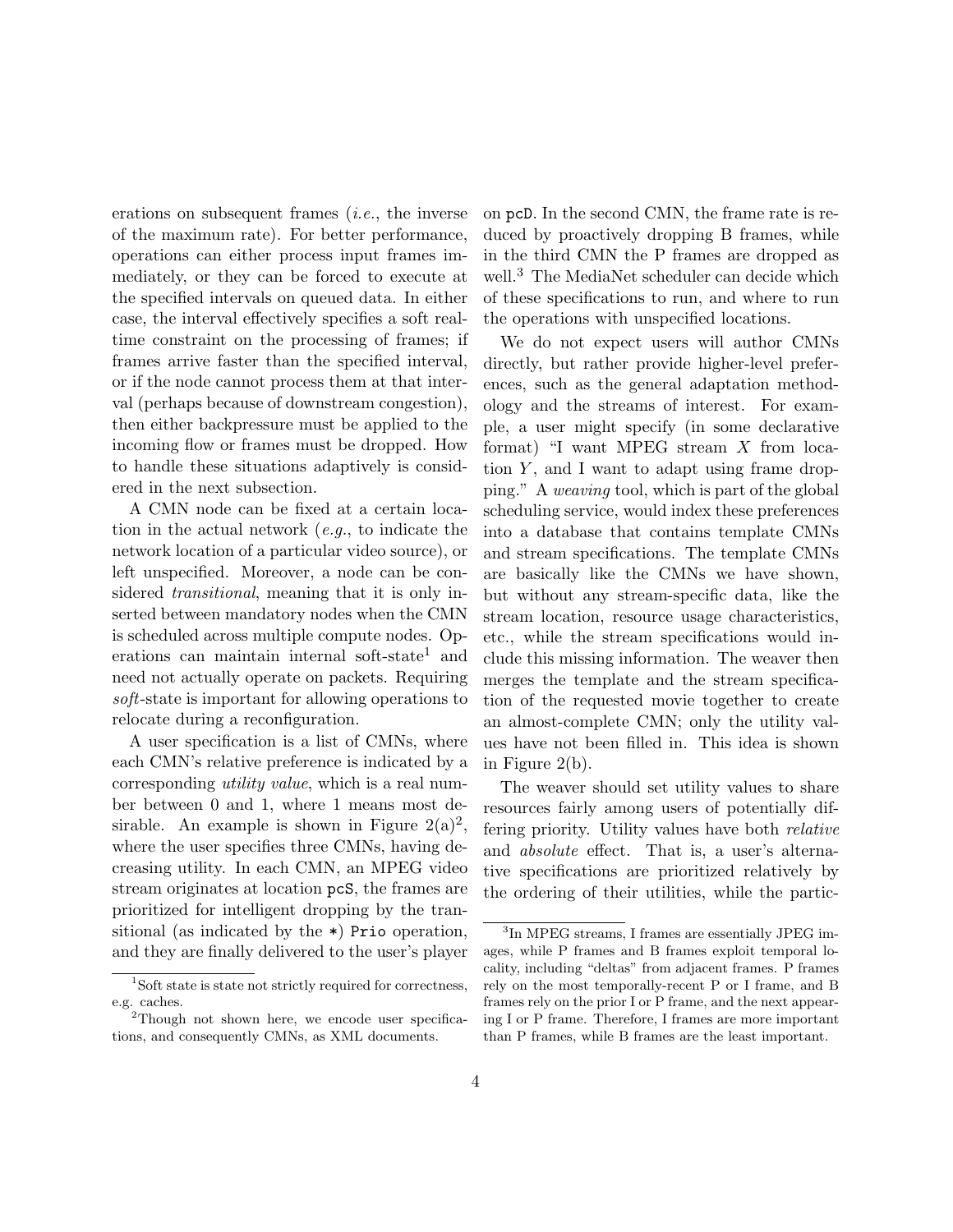

Figure 2: User specification APIs

ular magnitude of a utility value relates globally to the utility values of other users. For example, a higher priority user might have the same specification as in Figure 2(a), but have utility values 1.0, 0.2, and 0.1, respectively. When resources became limited, this user would be forced to adapt only after a user having the utilities assigned in Figure  $2(a)$ . We expect to report on the implementation of this aspect of the Media-Net architecture in future work; in the meantime, our implementation assumes utilities are set fairly by hand.

#### 2.2 Scheduling

Once a user provides a specification, the global scheduling service schedules it on the network in conjunction with all existing user specifications. An example schedule generated by our prototype implementation is depicted in Figure 3. Here we have combined five user specifications of equal priority, each varying from that in Figure  $2(a)$  only in the user and video locations, and scheduled them on a sample network. In Figure 3 the v1 and v2 nodes correspond to the video sources, the Pr nodes correspond to the frame priority-setting Prio operations, the dB node corresponds to the drop B operation. The empty circles are *send* and *receive* operations inserted by the global scheduling service to transport data between nodes. The available link bandwidths are 300 KB/s in general, with 200 KB/s on link L4, and 100 KB/s on links L3 and L7. For both videos, the utility 1.0 configuration requires roughly 145 KB/s, and the utility 0.4 configuration requires roughly 90 KB/s.

The quality of a schedule can be evaluated by the provided per-user utility, and the networkwide utilization, in terms of CPU, memory, and bandwidth usage. Schedule evaluation in an absolute sense is difficult because the scheduling problem is almost certainly NP-complete, so generating an optimal schedule for comparison is not feasible in general. Therefore, we must assess schedules manually (if possible), or compare them with schedules from different algorithms.

For the example schedule, users 1, 3, and 5 are receiving the best possible performance: users 1 and 3 have utility 1.0 since they require no intervening dB nodes, while user 5 must have its B frames dropped, resulting in 0.4 utility, due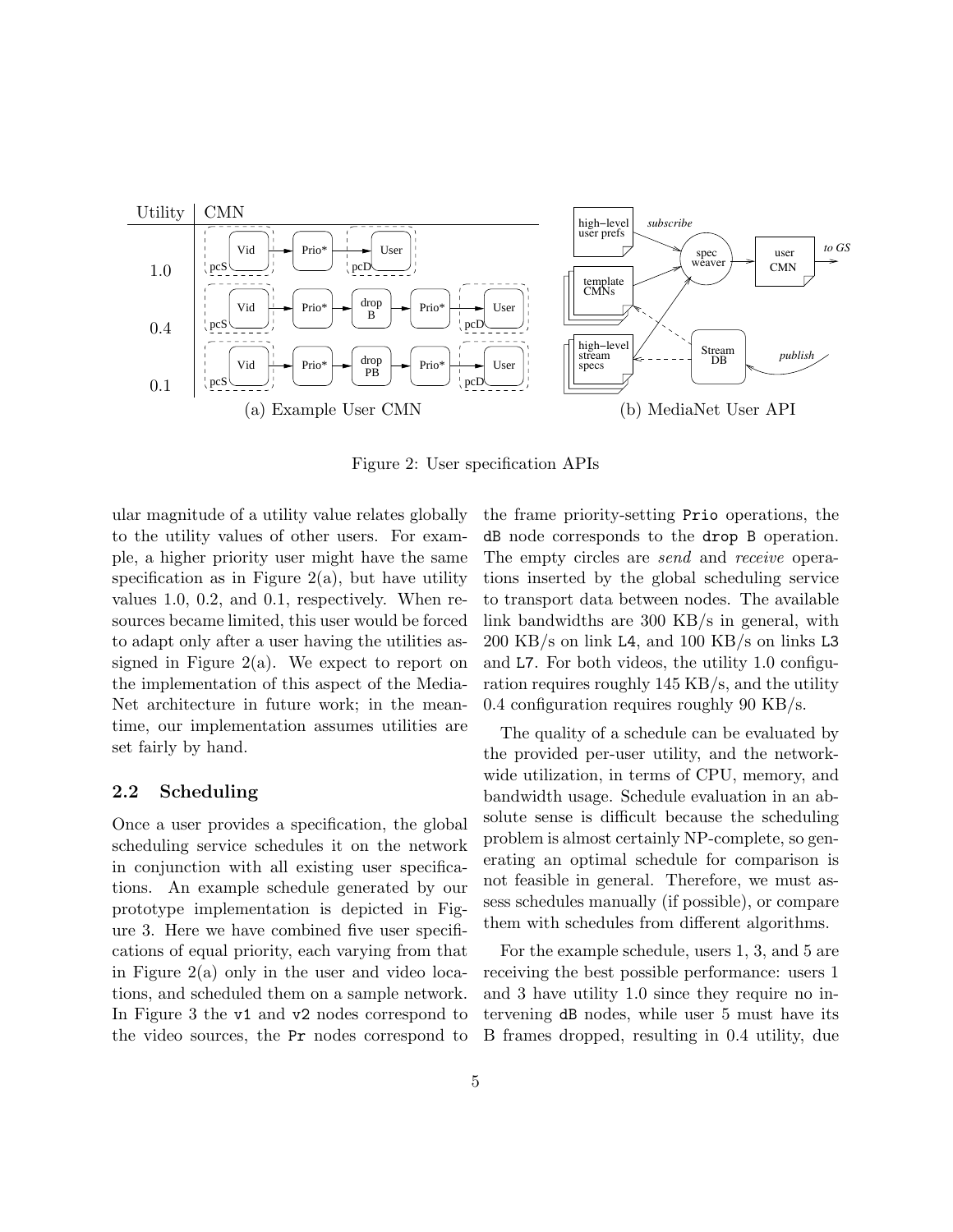

(b) A sample schedule on the above network

Figure 3: A global configuration

to the 100 KB/s limitation on its last hop link L7. Users 2 and 4 also receive utility 0.4, having their B frames dropped at pc2; this is the best that can be expected given the requirements of users 1, 3, and 5 and assuming that striping is not supported.<sup>4</sup> Given the user utilities it is supporting, the network utilization is good, as it is not wasting bandwidth. For example, video 2's dB node is scheduled at pc2 rather pc3, which is connected to the congested link; this avoids wasting bandwidth across link L2.

While other architectures with similar global scheduling services either set up only the initial computational flow [30], or reschedule very rarely (such as when compute nodes or network links fail), MediaNet's global scheduling service operates on-line, performing continuous scheduling. As such, the service needs regular reports of current conditions, including changes to link and CPU/memory loads, and changes to topology. Because of delays in detecting and reporting changing information, changes to the schedule necessarily occur on the order of seconds. To mitigate these delays, user specifications can employ local adaptations, like intelligent packet dropping or upstream backpressuring.

# 3 Global Scheduling

The MediaNet architecture leaves the implementation of the global scheduling service abstract, admitting the possibility of a variety of implementations. The most straightforward implementation would be as a single global scheduler (GS) which computes a CMN subgraph for each node and sends it to the local scheduler (LS) running the node. The LS implements the CMN

<sup>&</sup>lt;sup>4</sup>It would be possible for users 2 and 4 to receive utility 1.0 rather than users 1 and 3, but this is an arbitrary decision given that all users are of equal priority.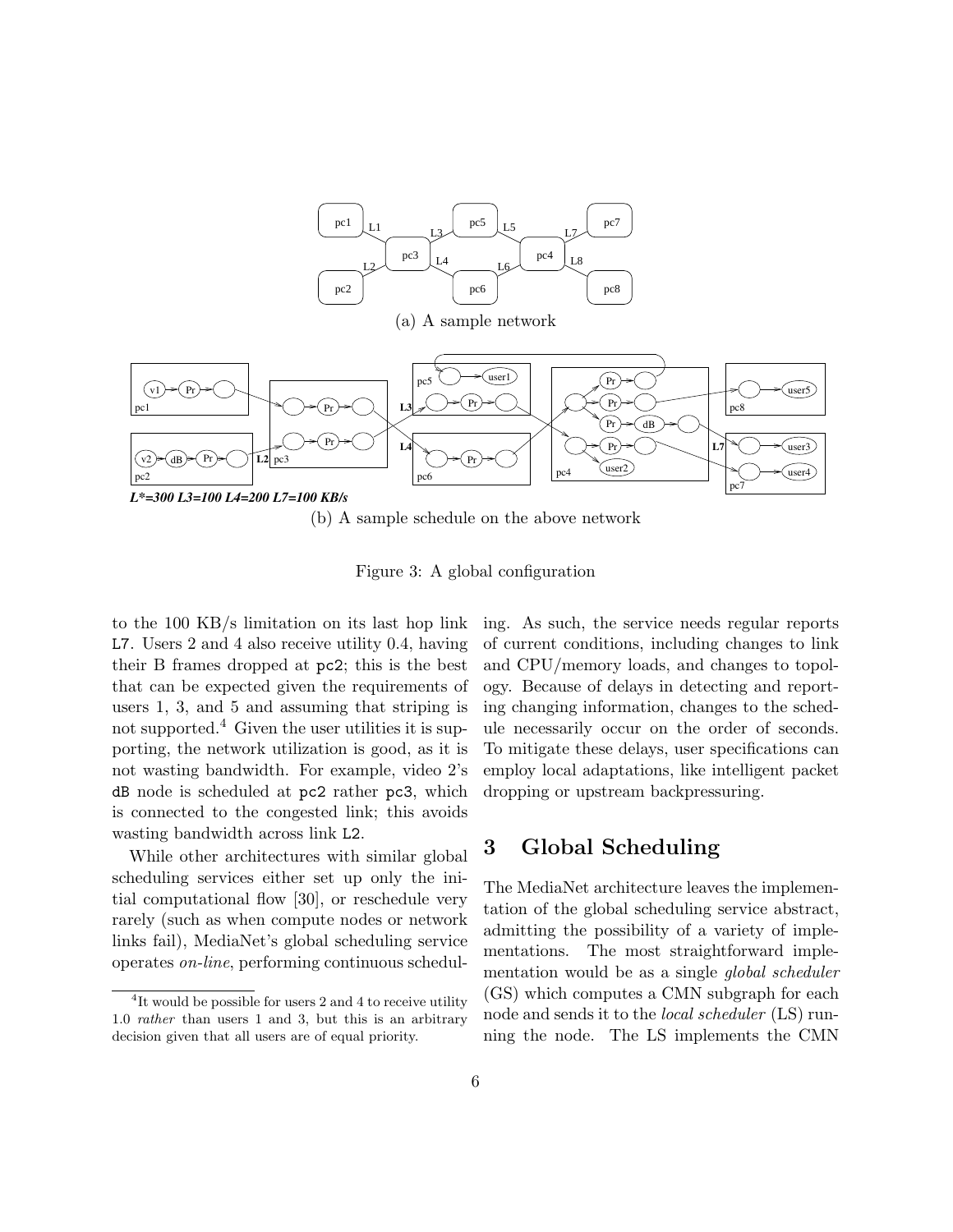and periodically reports local resource usage to the GS, which can periodically recompute and redistribute its schedules, as necessary. This approach has the benefit that since the scheduler can consider the entire network and all of its users, it can likely achieve better fairness and performance, but at the cost of scalability. Conversely, a completely distributed approach would improve scalability but likely degrade performance.

We believe that the best approach will be to use a hierarchy of GSs, each responsible for subcomponents of the network and combined user CMNs. The users will provide their specifications to a top-level GS, which will aggregate all of the specifications and disseminate partitions of them to its child schedulers. These will do likewise, until ultimately a single CMN is provided to the LS for implementation on a compute node. Conversely, each LS will report its available resources to its parent GS, which will report aggregated resource amounts to its parent, and so on. Moreover, the hierarchy will be best created on-the-fly, depending on the size of the network, or its current state. For small networks (e.g. 5-15 nodes, with 5-10 users, as might be expected in the motivated disaster situation), a single GS will likely be ideal, while for larger networks, more hierarchy will reduce the systemwide effects of reconfiguration, reduce monitoring overhead, etc.

In this work, we describe a plausible algorithm for the GS in this hierarchical arrangement. Our current implementation uses only a single GS, and so we omit the details of how the hierarchy might be created on-the-fly, how the schedulers might partition user specifications, etc. These important details will be left to future work. In this section, we describe our global scheduling algorithm and characterize its running time. The next section describes our prototype implementation of this algorithm and the associated infrastructure.

### 3.1 Overview

The goal of any MediaNet global scheduling algorithm is to maximize the minimum utility of each of its users while utilizing network resources efficiently. In the case of our particular algorithm, given  $U$  user specifications, each with one or more CMNs having utility values between 0 and 1, the goal is to find a minimum utility sufficient for all users, and assign higher utility values for as many users as possible, possibly preferencing higher priority users. Secondarily, given the maximal aggregate utility it is able to achieve, it will choose the schedule that least taxes the network's resources.

The algorithm works as follows. Each user is assigned a utility, and the operations at that utility are combined with the other users' operations (at their respective utility) to create a single, global CMN of user operations. It then considers possible assignments of user operations to network hosts, along with the necessary intervening send and receive operations. For each assignment, it calculates a *score*, based on how effectively the user specifications are met and how efficiently the network is utilized. Each score is either negative, in which case the network does not have the resources to schedule the given operations, or the score is between 0 and 1, where 1 indicates the network is untaxed, and 0 indicates that at least some part of its resources (whether CPU, network bandwdith, etc.) is completely utilized. The assignment chosen is the one with (1) the highest minimum utility for all users, (2) the highest aggregate utility (i.e. the sum of all user utilities considered) above this minimum,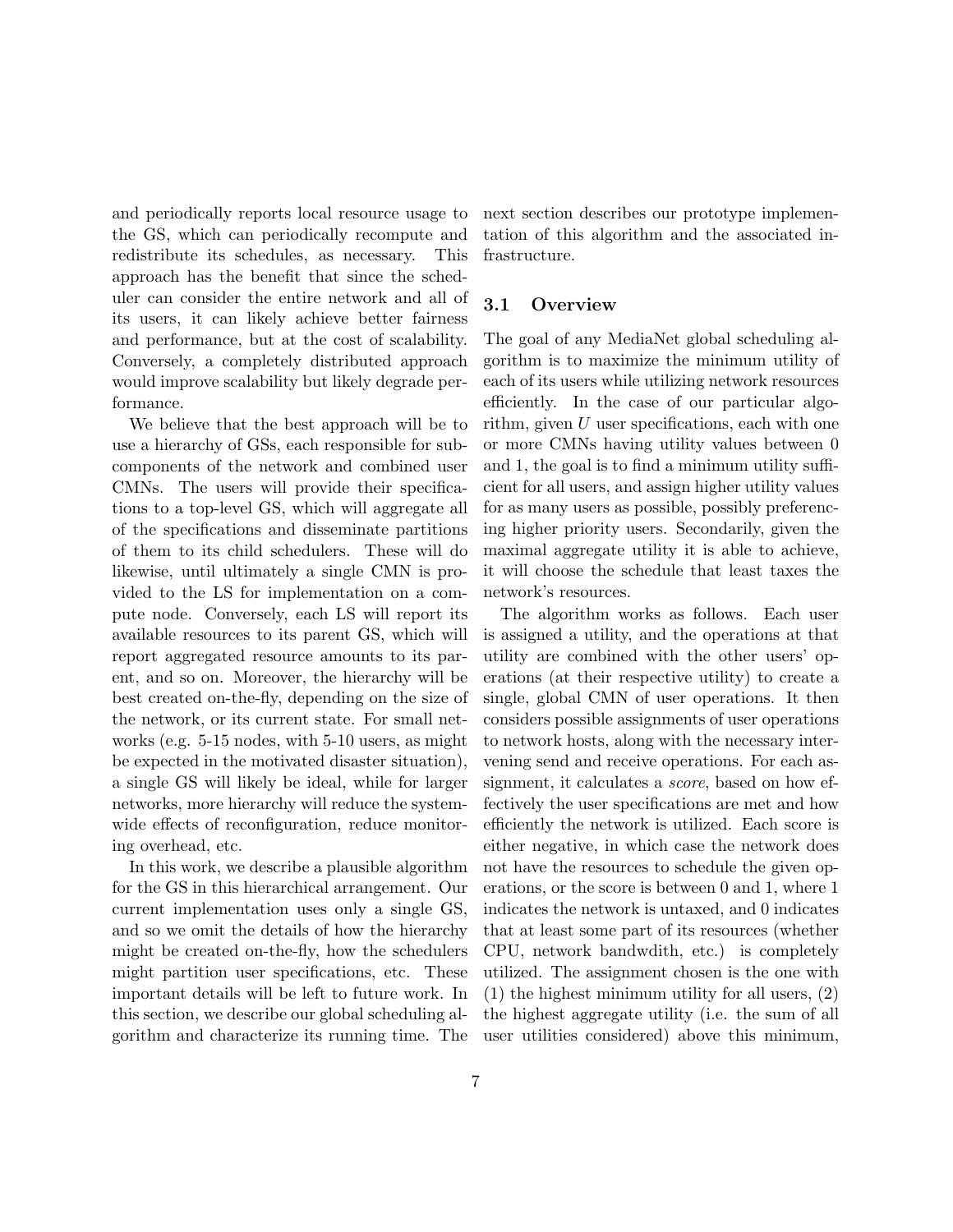and (3) the maximal score for that aggregate utility.

Our algorithm is not guaranteed to generate an optimal solution, but it is reasonably fast and works well on the examples we have considered (as we demonstrate in Section 5). In particular, we show in Section 3.3.1 that the algorithm is polynomial in the size of the network and the number of users, which is faster than a bruteforce enumeration of possible schedules, which would be exponential in the size of the network. This speed is important since the algorithm will be run on-line, as network conditions and user specifications change over time. We first discuss our scoring algorithm, and then present how assignments are chosen.

#### 3.2 Calculating the Score

To calculate the score, the scheduler maintains a model of the network and its available resources, as well as costs for user operations. The network is described as a graph  $(V, E)$  where V is the set of hosts h in the network, and  $E$  is the set of links l connecting the hosts; a single link can connect more than two hosts (i.e. they can be broadcast). We abuse notation and sometimes use  $V$  and  $E$  to refer to the cardinality of  $V$  and E (rather than |V| and  $|E|$ ).

The model assigns a *capacity* to each host and link, where **capacity** $(h)$  is in terms of instructions per second, and **capacity** $(l)$  is in terms of bytes per second. In addition, network links are assigned a *latency* **latency**(*l*) (in seconds). Each operation *o* has associated cost functions  $cost(o)$ and  $fsize(o)$ , which are the approximate number of instructions the operation takes, and the average size of any output frames, respectively. In our implementation, cost functions are parameterized by frame inputs, architecture type, etc.

In addition, the scheduler uses information supplied in the user CMN during its calculation. For example, we use **interval** $(o)$  and  $\mathbf{maxdelay}(o)$  to denote the minimum interval and maximum acceptable delay, as indicated by the user CMN, where **interval** $(o)$  is the minimum time between subsequent invocations of operation  $o$ , and **maxdelay** $(o)$  is maximum acceptable delay between the time a frame enters the CMN and operation o processes it. These and other predicates, as well as some notational conventions, are summarized in Table 1.

Using this information, the scheduler can approximate how long it takes for any operation to compute on any host, and how long it takes to propagate the output over any network. In the future we intend to use more detailed monitoring so that the GS can update its model over time.

The total score is the minimum of three separate scores: the host score, the network score, and the operation score. These scores measure, respectively, the leftover ratio of computational capacity, the leftover network capacity, and the leftover ratio of acceptable delay; we make these notions precise below. The larger the scores, the less loaded the system is, and thus the more preferable the assignment.

Each score is calculated in the same way, using the following methodology. We first calculate a local score  $ls(x)$  for each of n entities x. For example, for the host score, the entities are the hosts  $h \in V$ , and the local scores are the computational loads  $L(h)$  on each host. We then determine the scaled leftover capacity  $slc(x)$  by subtracting the local score from, and dividing it by, the *local capacity*  $c(x)$ :

$$
slc(x) = \frac{c(x) - ls(x)}{c(x)}
$$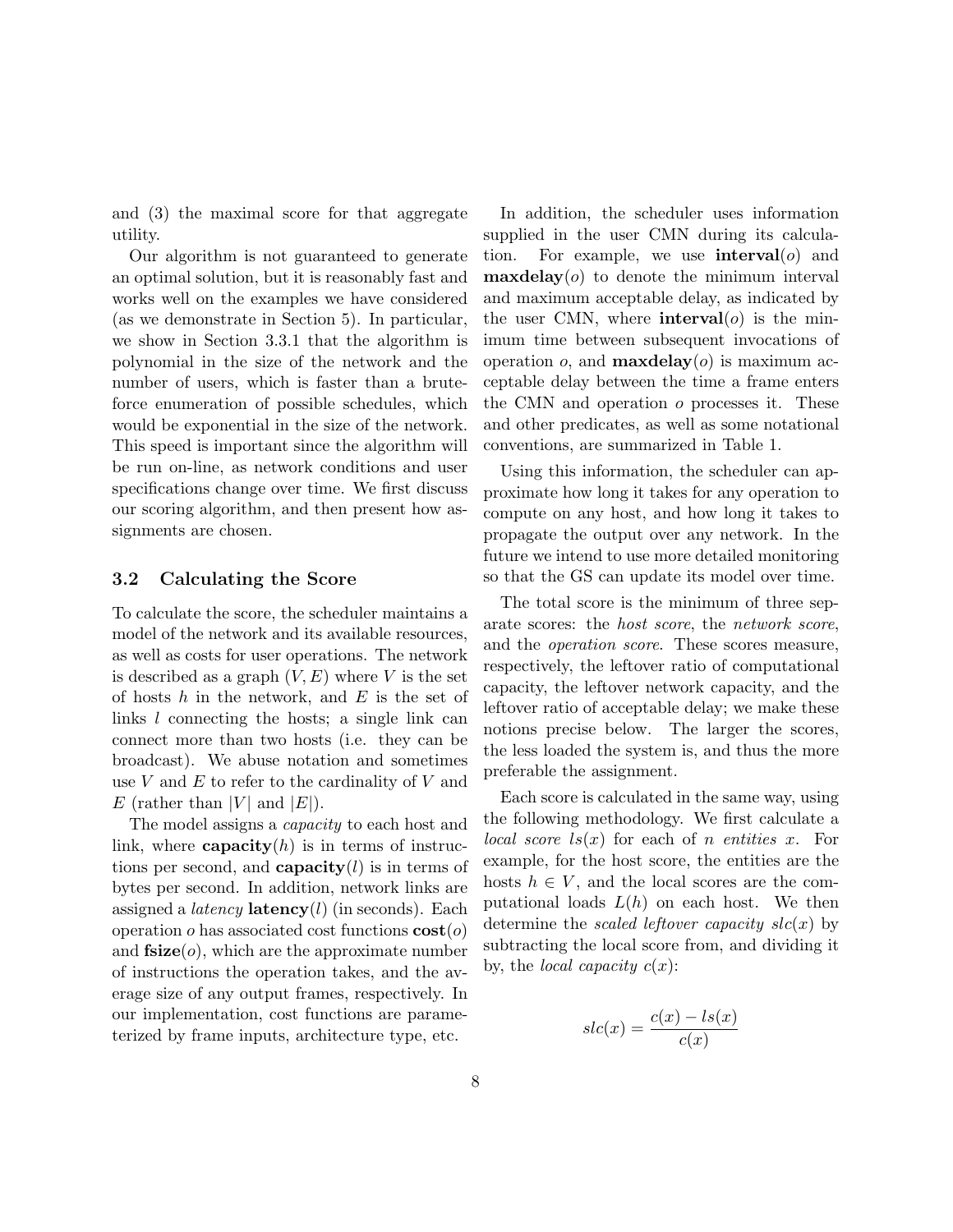## $\label{thm:2} Metavariables$

| o, p | $\in Operations$ | (i.e. some operation)                                               |
|------|------------------|---------------------------------------------------------------------|
|      |                  | $O, U, S, R \in \mathcal{P}(Operations)$ (i.e. a set of operations) |
| h    | $\in V$          | (i.e. a host)                                                       |
| L    | $\in E$          | (i.e. a link)                                                       |

Predicates on the network  $(V, E)$  and its operation model

| $\mathbf{hosts}(l)$ | The set of hosts connected via link l                     |
|---------------------|-----------------------------------------------------------|
| latency(l)          | The time required to send one bit across link l           |
| capacity $(l)$      | The bandwidth available on link l                         |
| capacity $(h)$      | The computational cycles per second available on host $h$ |
| $\textbf{cost}(o)$  | The computational cost of operation $o$                   |
| ${\bf fsize}(o)$    | The average size of frames output from operation $o$      |
|                     |                                                           |

# Predicates derived from the global CMN

| $\mathbf{inputs}(o)$ | The set of operations inputting into operation $o$  |
|----------------------|-----------------------------------------------------|
| interval(o)          | The minimum interval of operation $\rho$            |
| maxdelay(o)          | The maximum acceptable delay for operation $\sigma$ |

### Predicates on the schedule being considered

| $\mathbf{link}(o,p)$ | Assuming $o$ and $p$ are connected send and receive operations, this is              |
|----------------------|--------------------------------------------------------------------------------------|
|                      | the link between them                                                                |
| $\textbf{host}(o)$   | The host on which operation o is scheduled                                           |
| ops(h)               | The set of operations scheduled on host $h$                                          |
| $\mathbf{rops}(h)$   | The set of receive operations scheduled on host $h$ ( $\subseteq$ <b>ops</b> $(h)$ ) |
|                      |                                                                                      |

Table 1: Definitions for Global Scheduling Algorithm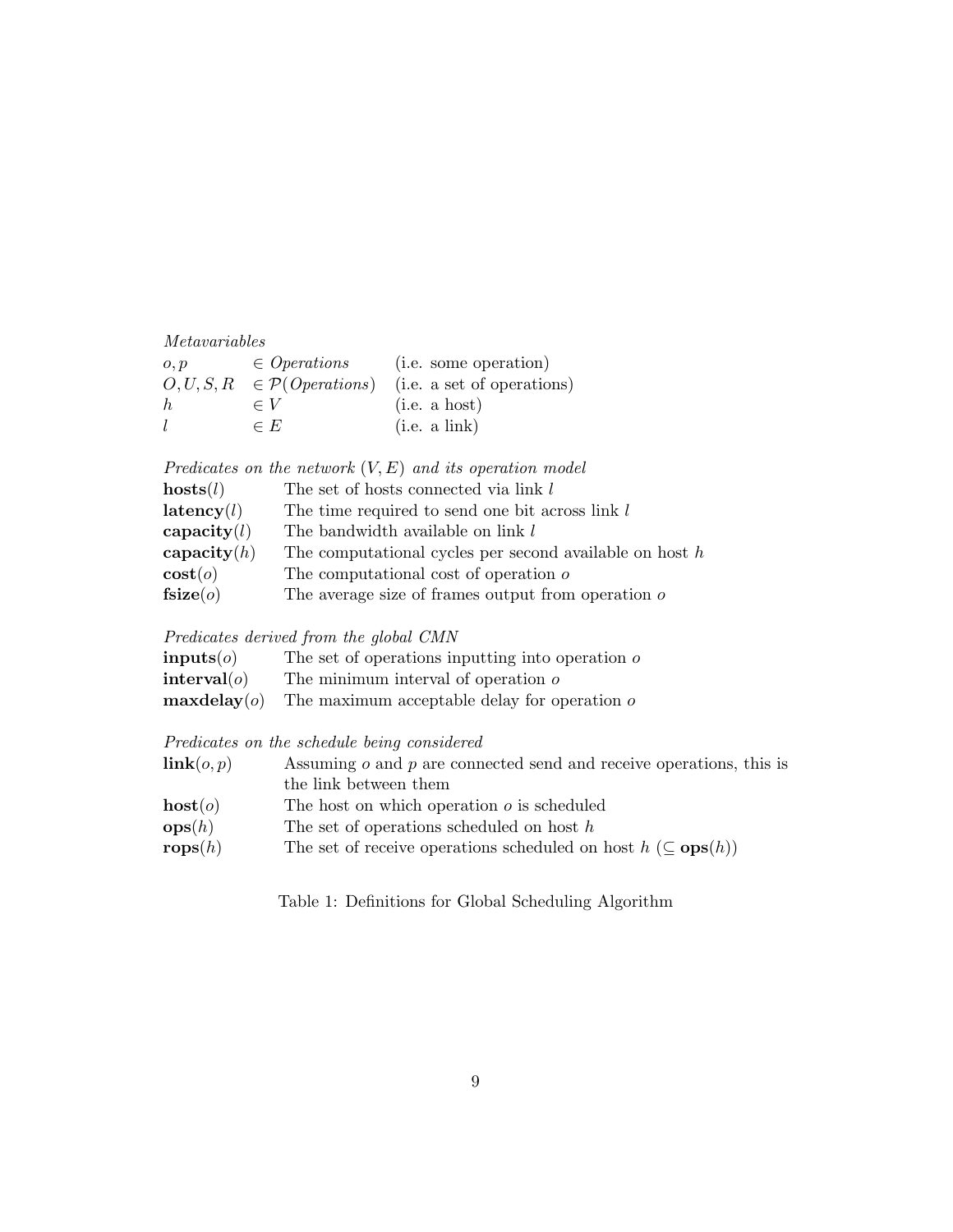When the load exceeds the capacity,  $slc(x)$  will be negative; otherwise it will be between 0 and 1 (higher is better). Finally, we aggregate the scaled leftover capacities into a single value. To favor assignments that avoid overloading a single entity, we use the harmonic mean, which strongly weights lower values, when all  $slc(x)$ are non-negative. If any  $slc(x)$  is  $\leq 0$ , we use the smallest individual value:

$$
m = \begin{cases} \frac{1}{\sum_{\text{all } x} \frac{1}{n \times \text{slc}(x)}} & \text{slc}(x) > 0 \text{ for all } x\\ \min_{x} (\text{slc}(x)) & \text{otherwise} \end{cases}
$$

Using this technique, we calculate the three scores as follows:

• *Host Score*. For the host score, the entities  $x$  are the hosts  $h$ , the local score is the computational load on the host  $L(h)$ , and the capacity is the host's total computational capacity  $\mathbf{capacity}(h)$ . The computational load  $L(h)$  is, for every operation o scheduled on host  $h$ , the cost of the operation  $o$ divided by its specified minimum interval:

$$
L(h) = \sum_{o \in \mathbf{ops}(h)} \frac{\mathbf{cost}(o)}{\mathbf{interval}(o)}
$$

• *Network Score*. For the network score, the entities are the network links l, the local score is the required bandwidth on the link  $B(l)$ , and the capacity is the link's total capacity **capacity**( $l$ ). The required bandwidth  $B(l)$  is calculated by determining, for all hosts  $h$  connected by link  $l$ , the receive operations whose data arrives over link  $l$ , and summing their relevant output frame sizes (which match their input frame sizes)

divided by their intervals:

$$
B(l) = \sum_{h \in \textbf{hosts}(l)} \sum_{o \in \textbf{rops}(h)} \frac{\textbf{fsize}(o)}{\textbf{interval}(o)}
$$

• *Operation Score.* Finally, for the operation score, the entities are the operations o, the local score is the operational delay  $D(o)$ , and the capacity is the user's maximum acceptable delay **maxdelay** $(o)$ . The operational delay  $D(o)$  is intuitively the maximum time the operation must wait from the time the CMN first receives a frame to the time the operation in question can operate on it. To calculate this, we first determine the maximum delay on each host  $md(h)$  as the sum of the costs of all operations that run on that host:

$$
md(h) = \sum_{o \in \mathbf{ops}(h)} \mathbf{cost}(o)
$$

The idea is that  $md(h)$  is the maximum time an operation could be delayed due to other operations running on the same host; we assume no operation o will run twice once an operation p becomes runnable. We then determine the maximum delay  $nd(o, p)$  on each pair of connected operations in a similar manner:

$$
nd(o, p) =
$$
  
\n
$$
\begin{cases}\n\textbf{latency}(\textbf{link}(o, p)) & \textbf{link}(o, p) \text{ defined} \\
0 & \text{otherwise}\n\end{cases}
$$

That is,  $nd(o, p)$  is the delay of the network connecting operations  $p$  and  $o$ , which is **latency**( $\text{link}(o, p)$ ) when  $\text{link}(o, p)$  is defined (i.e. when  $o$  and  $p$  are paired send and receive operations), and 0 otherwise. Finally, we calculate the delay  $D(o)$  as the sum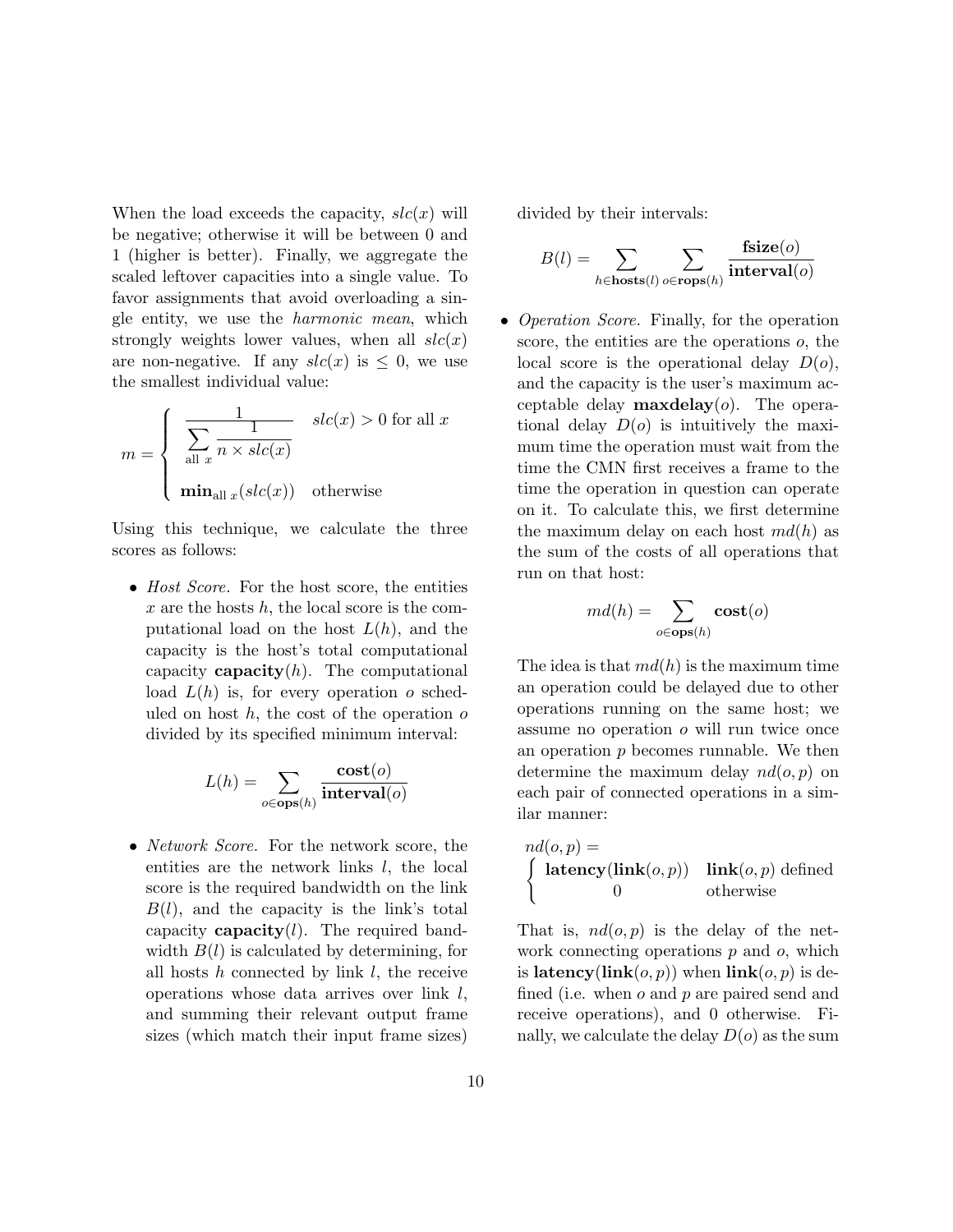of maximum delay on the local host and all of the delays of o's upstream neighbors and the intervening network links (if any):

$$
D(o) = md(\textbf{host}(o)) + \newline \sum_{p \in \textbf{inputs}(o)} D(p) + nd(o, p)
$$

When operations take inputs from multiple operations we also add the minimum interval, as the operation may have to wait that long to be scheduled. When aggregating  $D(\rho)$ , we only consider operations  $\rho$  for which the user has specified a maximum acceptable delay **maxdelay** $(o)$ .

Note that there is a tension between latency and bandwidth: a path with minimal latency may not be the most bandwidth-plentiful path. Similarly, there are other tensions, say between minimizing CPU over and minimizing network usage. Our approach to specification allows these issues to be resolved, as the scheduler tries to optimize the worst utility achieved by all its users.

#### 3.2.1 Cost of Scoring

The cost of scoring an assignment is a function of the network and the user specification assignment. The user assignment consists of the mapping of O operations to network nodes, where  $O$  is broken down into  $S$  send operations,  $R$  receive operations, and U (other) user operations. Furthermore, we define

$$
\mathbf{deg_{in}}(O) = \sum_{o \in O} |\mathbf{inputs}(o)|
$$

This is the total number of inputs for all operations in O, which corresponds to the number of edges in the CMN graph defined by the O operations. If each operation has only a single input, then  $deg_{in}(O) = |O|$ .

Given these definitions, the time to compute the node score, network score, and operation score are as follows:

| host score                       | $\mathcal{O}(V+O)$                                                  |
|----------------------------------|---------------------------------------------------------------------|
| network score $\mathcal{O}(E+R)$ |                                                                     |
|                                  | <i>operation score</i> $\mathcal{O}(O + \text{deg}_{\text{in}}(O))$ |

For the host score, the V component comes from taking the mean over all hosts  $h$  in the network, the O component is due to calculating the score  $L(h)$ . For the network score, the E component comes from taking the mean over all network links l, and the R component is due to calculating the required bandwidth  $B(l)$  on each link by looking at all receive operations. Finally, for the operation score, the O component comes from taking the mean over all operations, as well as calculating the maximum delay  $md(h)$  for each host h. The  $deg_{in}(O)$  component comes from summing the upstream delays for each operation.

This leads to a total cost of  $\mathcal{O}(V + E + O +$  $deg_{in}(O)$ . When  $deg_{in}(O)$  is roughly equal to O (e.g. for multicast-style applications), we have  $\mathcal{O}(V + E + O).$ 

### 3.3 Choosing an Assignment

To pick an assignment that maximizes user utility, we must consider user specifications at various levels of utility, pick possible assignments, score them, and choose the best one. Even when ignoring multiple utility levels, and the need for placing intervening send and receive operations, it is easy to see that for a particular network and CMN, there are  $U^V$  possible assignments. This means a brute force enumeration of assignments is infeasible. Therefore, a reasonable algorithm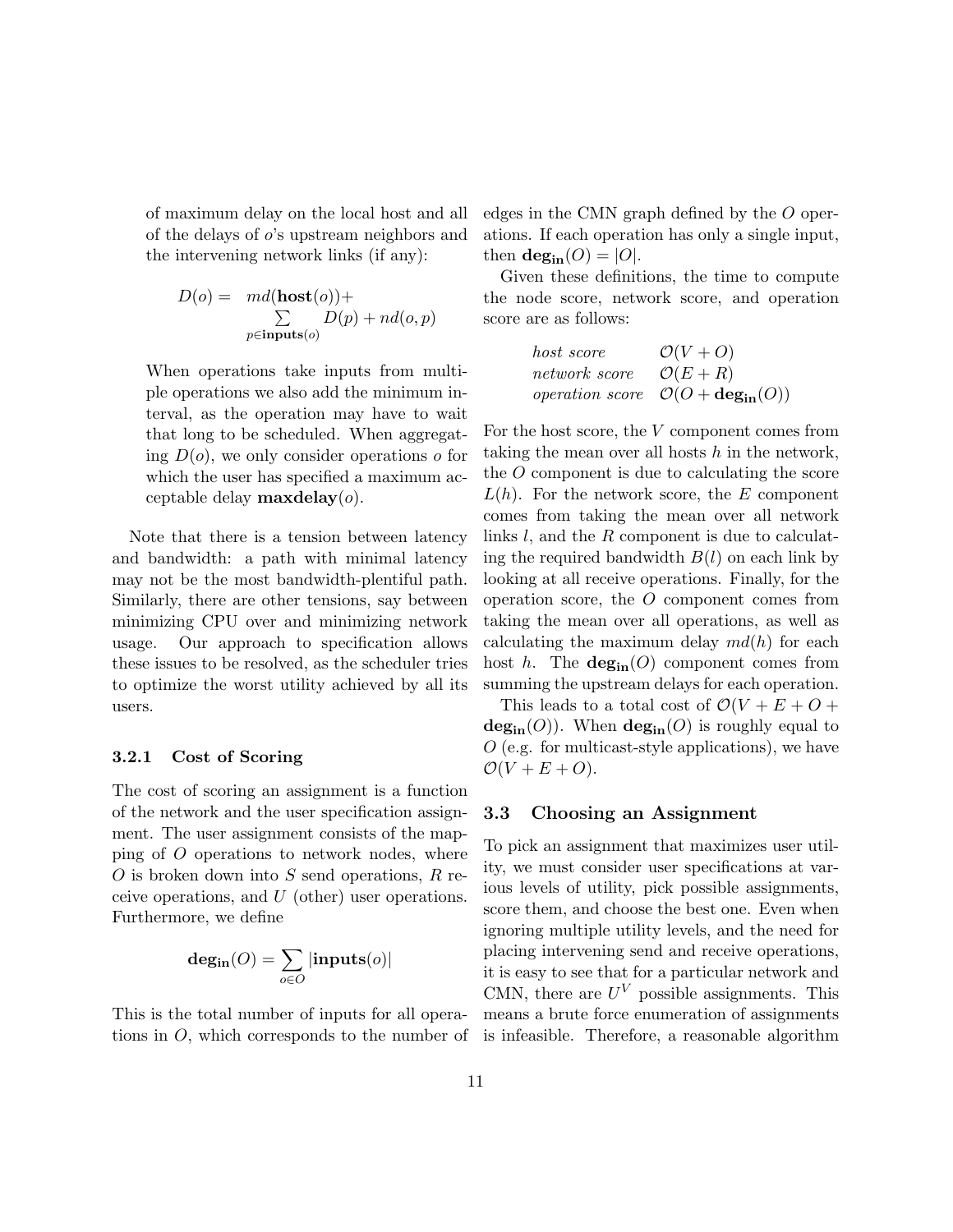requires a way to prune the assignment space while still arriving at a good schedule.

We present an algorithm here that is roughly  $\mathcal{O}(V^2U^2(V^2V+E))$ .<sup>5</sup> The algorithm works well in the scenarios we have considered, but could certainly be improved; e.g. ideas from related work could be applied [12, 30]. The basic idea that recurs throughout the algorithm is that rather than consider an entire search space (such as assignments of user operations to nodes, or the combinations of users' CMNs at different utility levels), we break a space into more coarsegrained pieces, and make locally beneficial decisions.

We create an assignment of operations to hosts in two nested phases. In the outermost phase, the scheduler does a binary search on the utility space, trying to find the best utility assignment. When evaluating utility  $u$ , the scheduler picks for each user the CMN that has utility  $u$  or the closest one below  $u$ . It then merges the CMNs and executes the inner phase, described next, to find best-scoring assignment. If the score of the assignment is nonnegative, the scheduler tries a higher utility value; otherwise a lower one. This process continues until the remaining utility space becomes smaller than some pre-chosen  $\epsilon$ . The utility chosen is the lower bound of this space. If 0, the algorithm could not find an assignment that works.

As an optimization, after we have arrived at a lower bound, we try to improve the utility of some (but not all) users, by increasing the utility of each individual user one at a time. When at some point this fails because not enough resources are available, the algorithm finishes. The order in which users are considered in this phase depends on their priority.

The inner phase tries to find a reasonable assignment for a given global CMN (that is, the CMN resulting from merging the user CMNs of various utilities). The first thing it does is to discover the connected components of the global CMN. These are essentially the multicast trees of user operations that originate from a particular video source. Then, for each of the c connected components, the inner phase does the following:

- 1. It calculates the all-pairs "shortest" paths of the network, using maximum bottleneck bandwidth (also referred to as the path band $width$ <sup>6</sup> as the metric of optimality; this takes time  $\mathcal{O}(V^3)$ . We could also use the maximum-weight spanning tree, rather than all-pairs shortest paths, to speed up the computation to  $\mathcal{O}(E+V \log V)$  when using Prim's algorithm with Fibonacci heaps.
- 2. It assigns all operations to default locations (either their assigned location, or on one particular node). Next, it inserts send and receive operations in the CMN to connect operations adjacent in the CMN but assigned to different hosts. Using the most bandwidth-plentiful links, determined by the shortest path computation just completed, the GS creates a tree of paths originating from each operation to its immediate downstream neighbors in the CMN. At each intermediate (physical) host in this tree, the scheduler inserts receive and send operations to forward the data. It can then calculate the score.

<sup>&</sup>lt;sup>5</sup>Recall that  $R \leq O$ , so it gets folded into the O portion of the equation.

<sup>6</sup>The maximum bottleneck bandwidth of a path is the bandwidth of the link along the path with the smallest available bandwidth.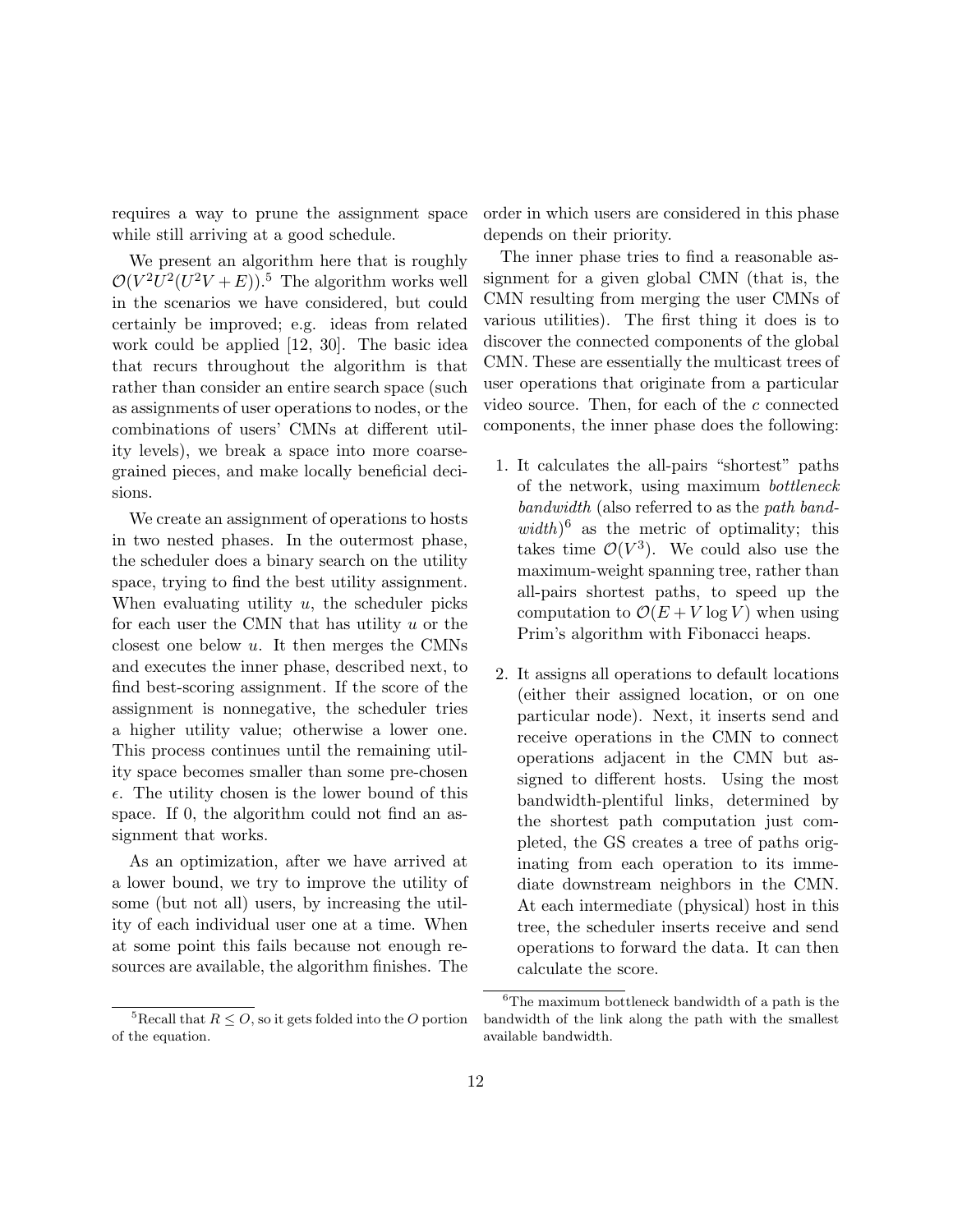

Table 2: Breakdown of Global Scheduling Running Time, Inner phase

The cost of inserting the send and receive operations is roughly  $\mathcal{O}(\text{deg}_{\text{in}}(U)\cdot V)$ . This cost arises from the fact that for each user operation input o, if its predecessor is located on a different node, we determine the shortest path between the two (using information already calculated), and merge this path with the tree already rooted at o. The cost of merging the path is essentially the length of the path itself when using a predecessor matrix implementation. No path will ever be greater than the number of nodes in the network, so this length is bounded by  $V$ .

3. At this point, it tries to greedily improve the score by relocating each (movable) user operation to each possible host, remembering for each operation the location that improves the score most. Send and receive operations must be inserted for every change. This process continues until no more operations can be moved. If no operations are fixed,  $U \cdot V$  assignments of operations to nodes will be considered.

4. Finally, the connected component under consideration is fixed at its best scheduling, and the loads on the links in the GS network model are updated; this takes time  $\mathcal{O}(V + E)$ . The scheduler then moves on to the next connected component.

Note that the order that each of the c connected components will affect the resulting schedule, favoring the components considered first. This order should be consistent, once chosen, to avoid frequent reconfigurations. Ordering could be determined randomly, by per-user priority, and other metrics.

### 3.3.1 Cost of choosing an assignment

The running time of the inner phase of the algorithm is  $\mathcal{O}(V^2U \cdot \text{deg}_{\text{in}}(U) \cdot (UV + E +$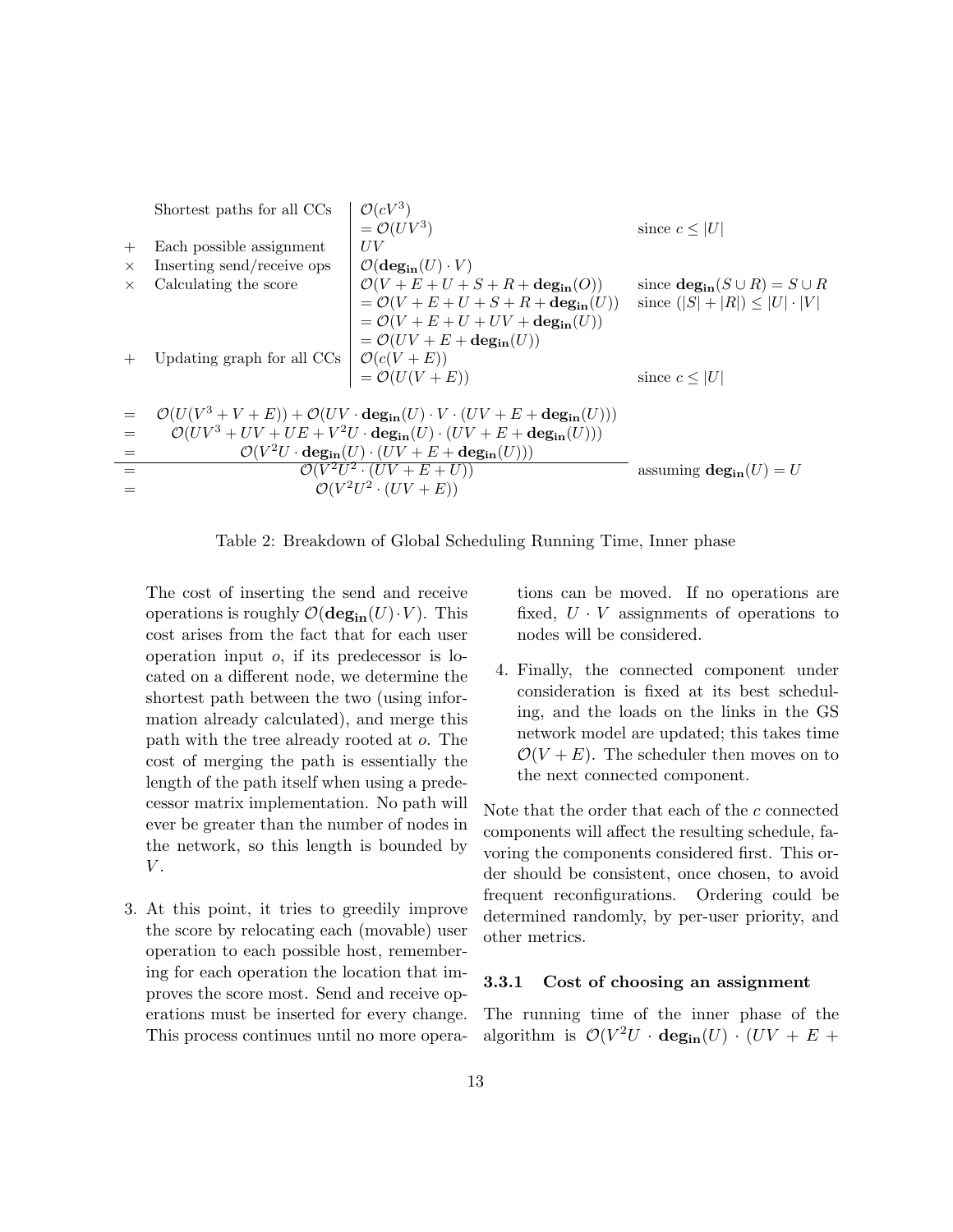$deg_{in}(U)$ , as broken down in Table 2. In the case of a multicast-style application,  $\deg_{\text{in}}(U)$  = U, yielding a running time of  $\mathcal{O}(V^2U^2 \cdot (UV +$  $E$ ). This phase will be run for each combination of user utilities considered by the outer phase.

While performing binary search, the outer phase will consider  $\log \frac{1}{\epsilon}$  possible schedules. During the optimization phase it will consider  $n \cdot U$ additional schedules, where  $U$  is the total number of users, and  $n$  is the maximum number of distinct utilities in each user specification. For each schedule, the U user operations at the utilities being considered will have to be combined into the global CMN. This yields a total running time of  $\mathcal{O}(U + V^2U \cdot \text{deg}_{\text{in}}(U) \cdot (UV + E +$  $deg_{\text{in}}(U))$ (log  $\frac{1}{\epsilon} + Un$ )).

We are most interested in how the algorithm scales as we increase the size of the network  $(V, E)$  and the number of users. With this in mind, we can simplify the characterization of the running time by relating other parameters to these variables. In particular, we can assume that  $U$ , which is the sum total of all user operations for a particular combination of user utilties, is equal to  $u \cdot x$  for some constant x, where  $u$  is the number of individual users. This is basically assuming that all user CMNs have fewer than  $x$  nodes. Moreover, we can hold  $n$  and  $\log \frac{1}{\epsilon}$  constant. This results in a simplification of the running time to  $\mathcal{O}(V^2U^2(UV \deg_{\text{in}}(U)) +$  $E + \mathbf{deg_{in}}(U)^2$ ), broken down in Table 3. When holding  $\deg_{\text{in}}(U) = U$  for multicast-style applications, we arrive at  $\mathcal{O}(V^2U^2(U^2V+E))$ . This basically illustrates that the dominating cost of the algorithm is the number of users being considered, and secondarily the number of nodes in the network. Being polynomial in  $V, E$ , and U makes the algorithm scale better than the exponential, brute-force approach.

#### 3.4 Discussion

Here we discuss some aspects of the global scheduling algorithm.

Utility and Resource Usage A key tenet of the algorithm is that for a given user, a lower utility CMN will require fewer resources to schedule. Furthermore, as described in Section 2.1, the absolute magnitude of user utility values needs to be set based on a user's priority and the total resources consumed. At the moment, we assume that users only have access to adaptation templates that can, in aggregate, meet these requirements.

In future work, we plan to develop a generic notion of resource usage that combines the CPU and bandwidth requirements<sup>7</sup> of a CMN as if it were scheduled on a virtual topology, which should in some way approximate the actual one.

Relating utilities to resource usage depends on a well-defined generic notion of resource usage, which depends on the available resources. For example, in a CPU-plentiful environment we would expect more weight on the bandwidth. If, for the next lower user utility, the bandwidth requirement drops by 100 KB/s while required CPU time goes up by 1 ms, then the overall result would be a significant decrease in resource use. On the other hand, for CPU-poor environments, this situation may actually signal a resource increase. Our algorithm can weight single resource scores (i.e., host score, network score, and/or operation score) by taking each to a par-

<sup>7</sup>Other resource requirements are likely to be useful, particularly memory requirements. To keep things simple, we expect to combine CPU and memory use as a single metric. On the other hand, our current algorithm could be extended to include memory counters without much trouble.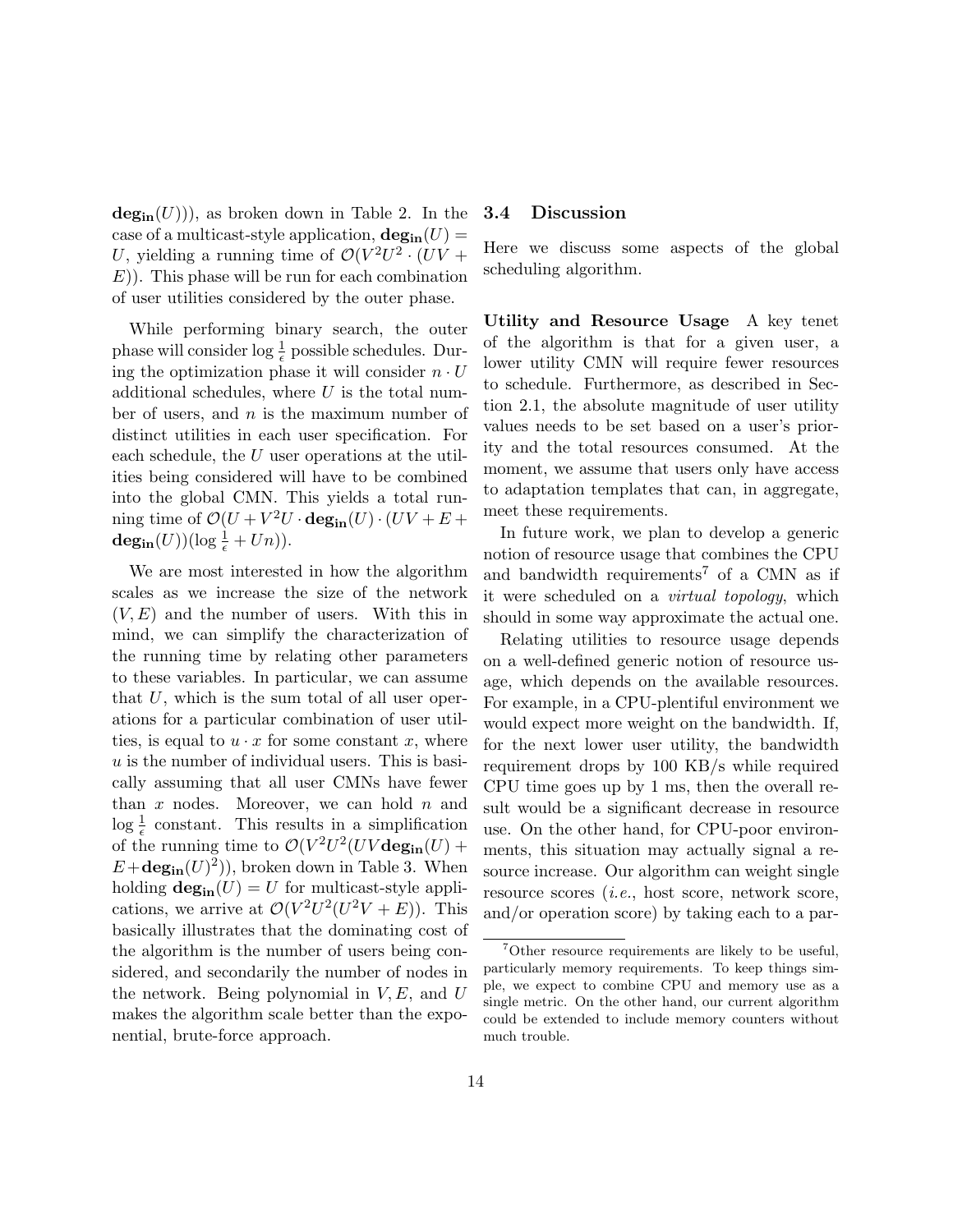$$
\mathcal{O}(V^2U\text{deg}_{\text{in}}(U)(UV + E + \text{deg}_{\text{in}}(U))(\log \frac{1}{\epsilon} + Un))
$$
\n
$$
= \mathcal{O}((V^3U^2\text{deg}_{\text{in}}(U) + V^2UE + V^2U\text{deg}_{\text{in}}(U)^2)(\log \frac{1}{\epsilon} + Un))
$$
\n
$$
= \mathcal{O}((V^3U^2\text{deg}_{\text{in}}(U) + V^2UE + V^2U\text{deg}_{\text{in}}(U)^2)(Un)) \qquad \log \frac{1}{\epsilon} \text{ constant}
$$
\n
$$
= \mathcal{O}(V^3U^3\text{deg}_{\text{in}}(U) + V^2U^2E + V^2U^2\text{deg}_{\text{in}}(U)^2) \qquad n \text{ constant}
$$
\n
$$
= \mathcal{O}(V^2U^2(UV\text{deg}_{\text{in}}(U) + E + \text{deg}_{\text{in}}(U)^2)) \qquad \text{assuming } \text{deg}_{\text{in}}(U) = U
$$

Table 3: Simplifying the Running Time Characterization of the Algorithm

ticular power. (For a negative score s and power  $x,$  use  $-(-s)^x$ .) After doing so, each score will still be negative for exceeding a capacity, 0 for reaching it exactly, and 1 for being completely unloaded.

Implementation As part of our prototype, we have implemented the GS in C, consisting of about 10,000 lines of code. We measured the performance of the scheduler on-line for the experiments presented in Section 5.3, in which we had an eight node network with five users. We measured running times of between 1 ms and 90 ms, with the longer running times for the cases when the network was more loaded, and thus more possibilities were considered. Much of the running time is due to 'constant factors' in our implementation that we have yet to tune. For example, we use an excessive amount of allocation when inserting send and receive operations for each configuration

# 4 Local Scheduling

The LS is responsible for implementing the CMN provided by its parent GS, reporting back resource consumption information (monitoring), and safely reconfiguring to use a new CMN when

```
struct Operation {
  string_t id;
  double interval;
  fn_t<streambuff_t,int> ? inports;
  fn_t<streambuff_t,int> ? outports;
  fn_t<fn_t<streambuff_t,int> ?,int> schedule_f;
};
```
Figure 4: A user operation in Cyclone

directed to do so; we describe all of these tasks in this section.

In our prototype, the LSs are written in the type-safe systems language Cyclone [22], which is based on C, comprising roughly 13,000 lines of code. Cyclone is simply C at its core, but with both restrictions to ensure type-safety and enhancements for greater flexibility  $(e.g., \csc p)$ tions, tagged unions, garbage collection, a variety of safe pointer types, etc.).

#### 4.1 Implementing a CMN

When a compute node receives a reconfiguration message, it translates the CMN into a graph of data structures implementing its operations. The Cyclone implementation of an operation is shown in Figure 4. Each operation consists of a name and a compute interval, which map di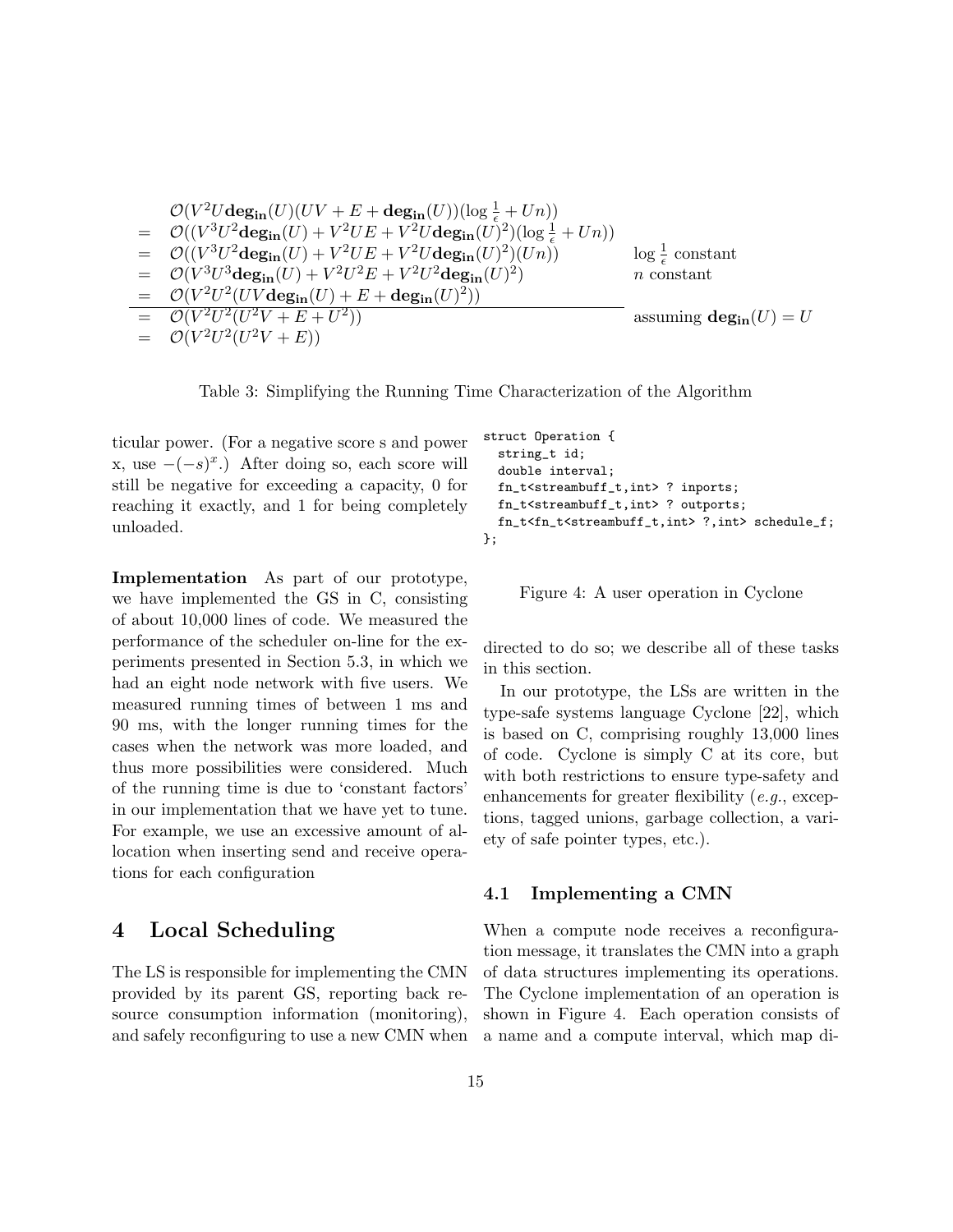rectly from the user specification. It also contains 0 or more input ports and 0 or more output ports, where the output ports refer to the inport ports of the downstream operations. We use an upcall model where each input port is a closure that expects a frame, along with some operation-specific state, encoded as the environment of the closure.<sup>8</sup> An inports closure is invoked by the upstream operation when it invokes its corresponding outports closure. In the figure, the syntax  $fn_t\text{-}t\text{-}s\text{-}t$  and  $f_t, int$  indicates the type of a closure specialized to inputting streambuff t structures (our definition of frames), and returning integers. The ? syntax indicates a dynamically-sized (i.e., malloc'ed) array.

In addition to being invoked by receiving input data, an operation can be scheduled to run at the requested interval, by calling its schedule f function. This function is also a closure, having some hidden state relating to the operation, and additionally the list of the operation's output ports, so that it can send any generated data downstream. For example, we implement monitor operations that wake up at specific intervals and generate monitoring messages; these messages are sent out by invoking the provided outports.

In essence, the local scheduling algorithm is as follows: after creating components that implement the operations, it sorts them topologically based on their data-flow. Next, it uses deadlines to ensure that operations are run as soon as possible after the prescribed interval elapses (if one is given), following the topological ordering. When operations are data-driven the LS simply runs the operations when frames arrive.

### 4.2 Transport

To allow legacy applications to use MediaNet seamlessly, MediaNet's transport protocol, implemented by its inserted send and receive operations, needs to meet the API expected by the application. For example, if the application uses TCP to receive its data, then MediaNet must not only connect to that application via TCP on its last hop, but also needs to ensure that data is delivered to the receiver reliably, in order, and without duplication by that point. A UDP-based application would impose fewer requirements. MediaNet should support a variety of transport protocols between send and receive operations to maximize the performance of the system while still meeting the minimal requirements of the application. For expedience, our prototype implementation uses TCP exclusively; we plan to support other transport protocols, such as UDP, RTP [38] over UDP, and possibly others.

One benefit of using TCP within MediaNet is that it readily communicates bandwidth limitations, mitigating the need for external available bandwidth detection facilities. In particular, when the TCP send buffer fills up, the application receives an EWOULDBLOCK error and therefore queues its frames until more bandwidth is available. Once the application queue is filled, the consequent action depends on the application semantics. For streams that can tolerate dropped frames, like video streams, Media-Net will start dropping frames based on priority. User-supplied operations are used to set the priority (see Figure 2), supporting local adaptation. If a stream cannot tolerate lost data, then

<sup>8</sup>Closures are not supported directly in Cyclone, but via abstractions for existential types which can be used to encode them [27].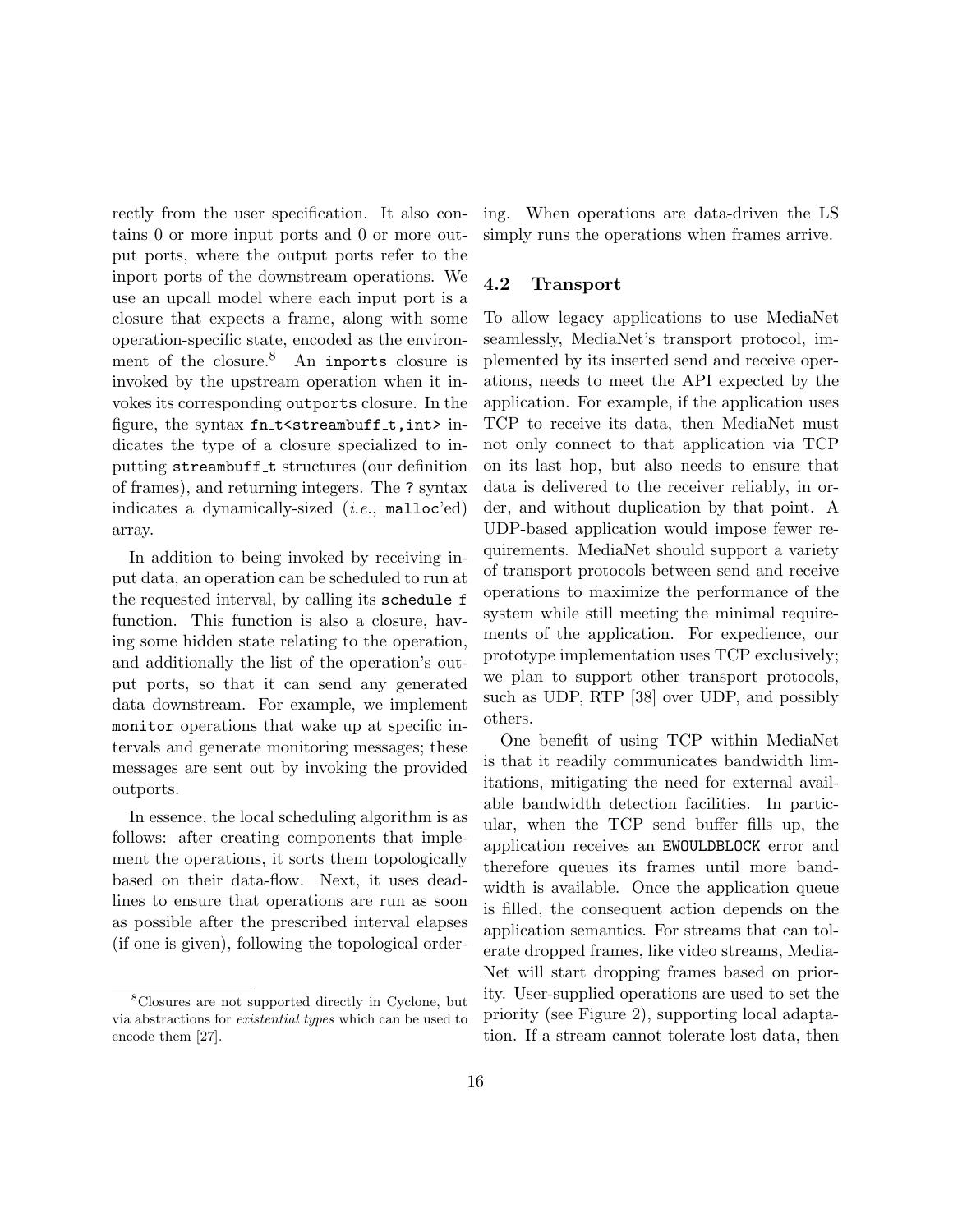MediaNet will exert backpressure to the sending application, effectively to throttle its rate (until a reconfiguration can take place). Choosing a reasonable queue size is important for reconfigurations, and we mention it further below.

### 4.3 Monitoring

For adaptive reconfiguration to be profitable, the GS must be reasonably well-informed of changes to the network, particularly those to its topology and to the loads on nodes and links. We have been focusing on bandwidth limitations in our experiments, and therefore on available bandwidth reporting; we have yet to implement a CPU monitor.

Available bandwidth detection is an ongoing area of research with no clear, general solutions as yet [13]. In particular, various techniques trade off accuracy, overhead, and measurement time. For example, packet-pair-based estimates [13, 4, 17] can quickly predict available bandwidth with extremely low overhead (just a few packets), but only reliably so for single hop links [20, 4], including wireless links [4]. On the other hand, Jain and Dovrolis' approach using one-way delays [20] works for multi-hop paths with reasonably low overhead (on the order of a few hundred packets), but the estimation time is typically between 10–30s and is often within a couple Mbps of the "actual" value. These limits to accuracy and speed constrain the timescales and magnitude of the changes made by the global scheduling service.

In our implementation, each LS notes how much data is sent and dropped (at the application level) for a given link, and sends this information periodically to the GS. These reports provide a low-overhead, highly relevant way of assessing the available bandwidth. It is low-overhead because the information is piggybacked on the actual stream being sent, and it is most relevant because it directly reports the value of interest to the global scheduler: how much data can a node send across a particular link using the appropriate transport protocol?

We observe that each link report will indicate that either the link can support the bandwidth imposed on it, or it cannot. That is, either all the data intended to be sent was sent, or else frames were dropped or backpressure was applied. For the latter case, the GS knows that the link is at peak capacity, so it sets its estimate to the reported sent bandwidth (for broadcast links, reports must be aggregated). In the former case, it knows the capacity is at least the reported amount.

Unfortunately, this approach only provides an upper bound on the available bandwidth when a link is overloaded; this is the main drawback of the technique. To compensate, if the GS does not receive a link peak capacity report for some time, it assumes that additional bandwidth might be available and so begins "creeping" its bandwidth estimate for that link at regular intervals in the spirit of TCP's additive increase. The net effect is that eventually a reconfiguration will take place that uses the assumed-available bandwidth; if the estimation is incorrect then the new configuration will fail and another will take place to compensate. We currently increase the estimate by a constant  $w = 3\%$  each second beginning  $t = 5$  seconds after a peak capacity report. The choice of values for  $w$  and  $t$  essentially determines how rapidly the GS tries to find unused bandwidth.

There is a tension between monitoring and accuracy: the more frequently that monitoring information is sent, the more accurate the GS network model will be, but the more overhead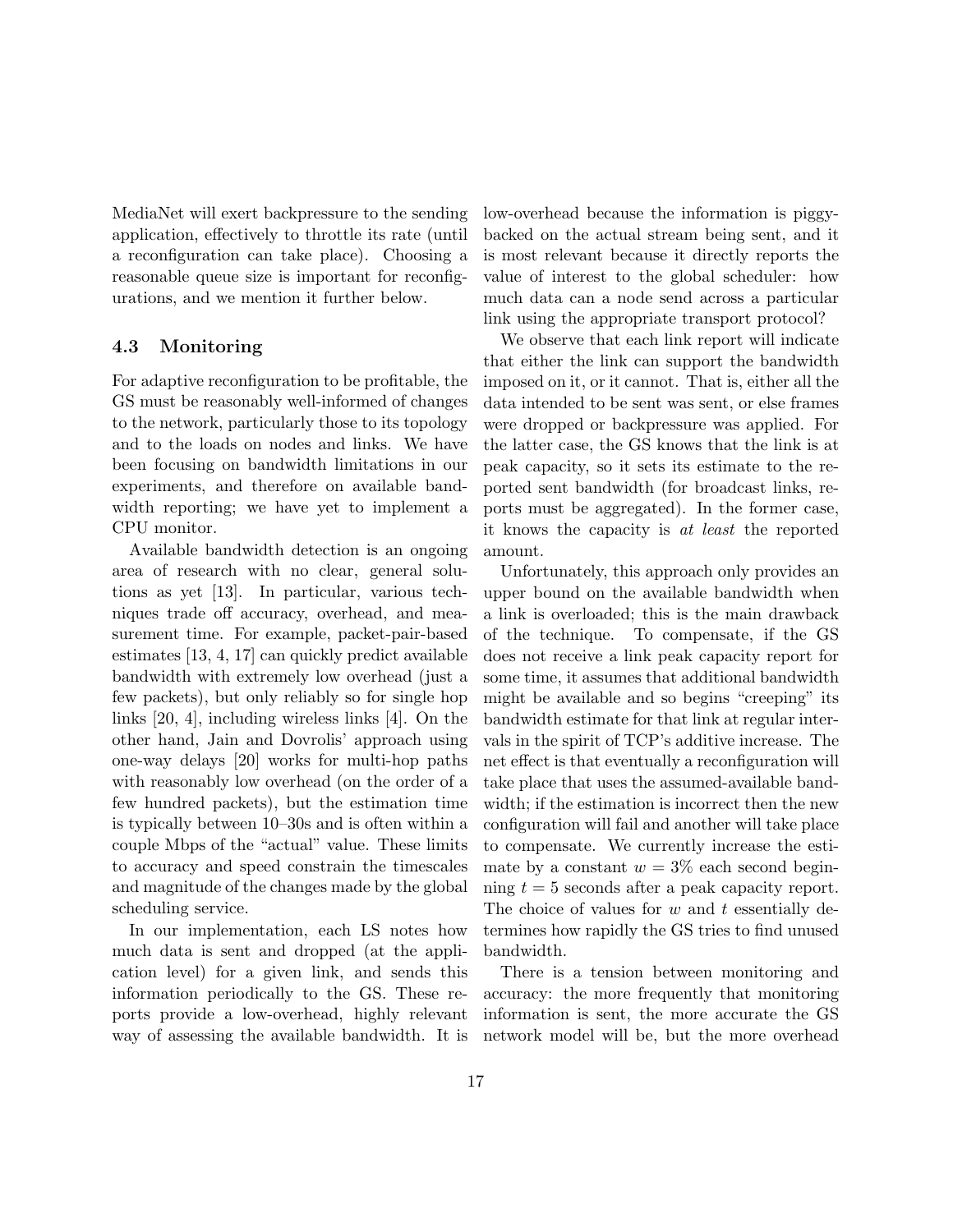there will be on network links. To reduce traffic but maintain accuracy, each LS sends non-peak reports only when the reported bandwidth increases by  $\Delta = 10\%$ . Peak reports are sent every  $r = 1$  seconds. We have found that this approach (rather than sending all reports every  $r = 1$  seconds) reduces monitoring traffic by roughly 75% in our experiments.

As future work, we plan to incorporate other forms of feedback and estimation into our link estimates to improve the accuracy of the GS's network view. For example, Jain and Dovrolis' technique of finding an increasing trend in the latencies of sent packets could be incorporated into our measurements to determine an upper bound before a link becomes overloaded. In general, we wish to associate "confidence" measures with link bandwidth estimates, so that mostly estimated links are not weighted as highly as those with recent measurements during scheduling. We also imagine that "link profiles" could be used to estimate unmeasured links based on past usage. Finally, we could consider testing unmeasured links after a new schedule is determined but before it is used to configure the network.

#### 4.4 Reconfiguration

When a global reconfiguration is initiated, it should take effect quickly and safely, without negatively impacting perceived user quality. We do this by defining a protocol that allows old and new configurations to run in parallel until the old configuration can be removed. We use a number of mechanisms to ensure the old configuration is removed as quickly as possible, while preserving the application's expected stream semantics.

The protocol works as follows. Whenever the GS calculates a new schedule, it sends a new

CMN to each LS. The LS schedules this CMN immediately upon receipt, in parallel with its existing configuration. So that the two configurations do not interfere, the GS assigns different TCP port numbers to its inserted send and receive operations. As such, these operations will establish connections, but connections to the video source and receiver outside of MediaNet (which are still using the same ports) will be delayed until they are closed by the old configuration. Next, all video source applications are notified that a reconfiguration has taken place (we do this using out-of-band TCP data from the downstream MediaNet node). They each close their connections to MediaNet and reconnect, this time connecting to the new configuration. In the meantime, the old configuration will continue to forward any data it has toward the destination; when a LS's old queues are flushed the old configuration is removed. When the last bit of old data is sent to the video receiver, the new configuration will be able to connect to it and forward its data.

Using this protocol, we minimize the time during which the video source and receiver are disconnected from MediaNet; for our experiments this time averages 1 ms, which is far less than a typical video inter-frame interval of 33 ms. Even so, to reduce the total switching time we must reduce the time that the old configuration stays connected to the receiving application; during this time, frames from the new configuration queue while waiting to connect to the receiver. In the case that frames can be dropped, we reduce the old configuration's lifetime by quickly clearing its application queues via priority-based frame dropping, as described next. Otherwise, the queues must clear naturally; this suggests that when frames cannot be dropped, applica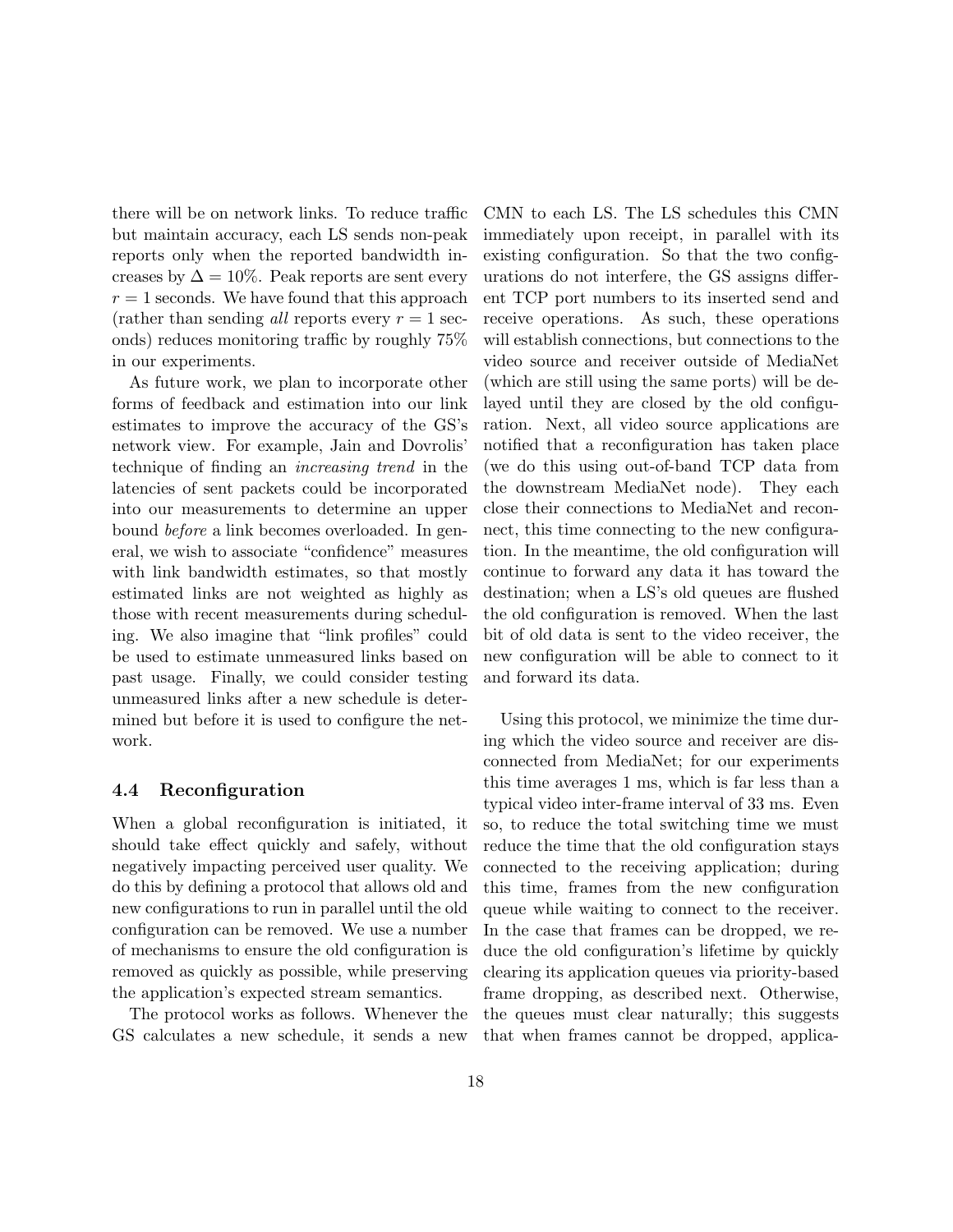tion queue lengths should be relatively short, so as to permit quicker reconfigurations.

We initiate frame dropping in two ways. First, we tie together the queue lengths of connections using the same link, so that higher priority new frames can force the dropping of lower-priority old ones sharing the same link. Second, for those cases in which the old and new paths are not shared, we set a drop timer (currently going off every 0.5 s) that proactively drops increasingly higher priority frames from the old queues. Using these methods, our average reconfiguration time in the larger experiment in Section 5.3 is 0.3 s, with a maximum time of about 1.1 s; these times are easily within the buffering window of most video players.

For stability, global reconfigurations are initiated at most once per reconfiguration window w, currently with  $w = 5$  seconds. The larger this window, the less adaptive, but the more stable the system. We are currently experimenting with different kinds of windows for limiting reconfigurations, based on the quality of the network model, rather than on a fixed timeout.

## 5 Experiments

In this section, we present experiments that measure MediaNet while delivering an MPEG video stream under various topologies and load conditions. We show that MediaNet consistently delivers good performance and efficient network utilization by effectively utilizing redundant paths, by exploiting commonality in user specifications, and by carefully locating CMN operations.



Figure 5: Experimental Topology on Emulab.

#### 5.1 Configuration

The experiments were performed on Emulab [14, 41], configured to use the topology shown in Figure 5. Each node is a 850MHz Intel Pentium III Processor running RedHat Linux 7.1, having 512MB RAM and 5 Intel EtherExpress Pro 10/100Mbps Ethernet cards. Emulab supports "dynamic events scheduling" to inject traffic shaping events on-the-fly, implemented by Dummynet nodes [36]; we use this to increase and decrease the available bandwidth on various links during our experiments. In all experiments we ran a LS on every node and the GS on pc3.

For the source video, we loop a MPEG video stream with the following frame distribution:

| Frame Type |       | Size $(B)$ Frequency $(Hz)$ |
|------------|-------|-----------------------------|
|            | 13500 |                             |
|            | 7625  |                             |
| R          | 2850  | 20                          |

This video requires about 145 KB/s to send at its full rate, about 88 KB/s to send only I and P frames, and about 27 KB/s to send only I frames.

### 5.2 Exploiting Global Adaptation

To demonstrate the benefit of local adaptation under network load, and then the added benefit of global adaptation, we compare four different configurations: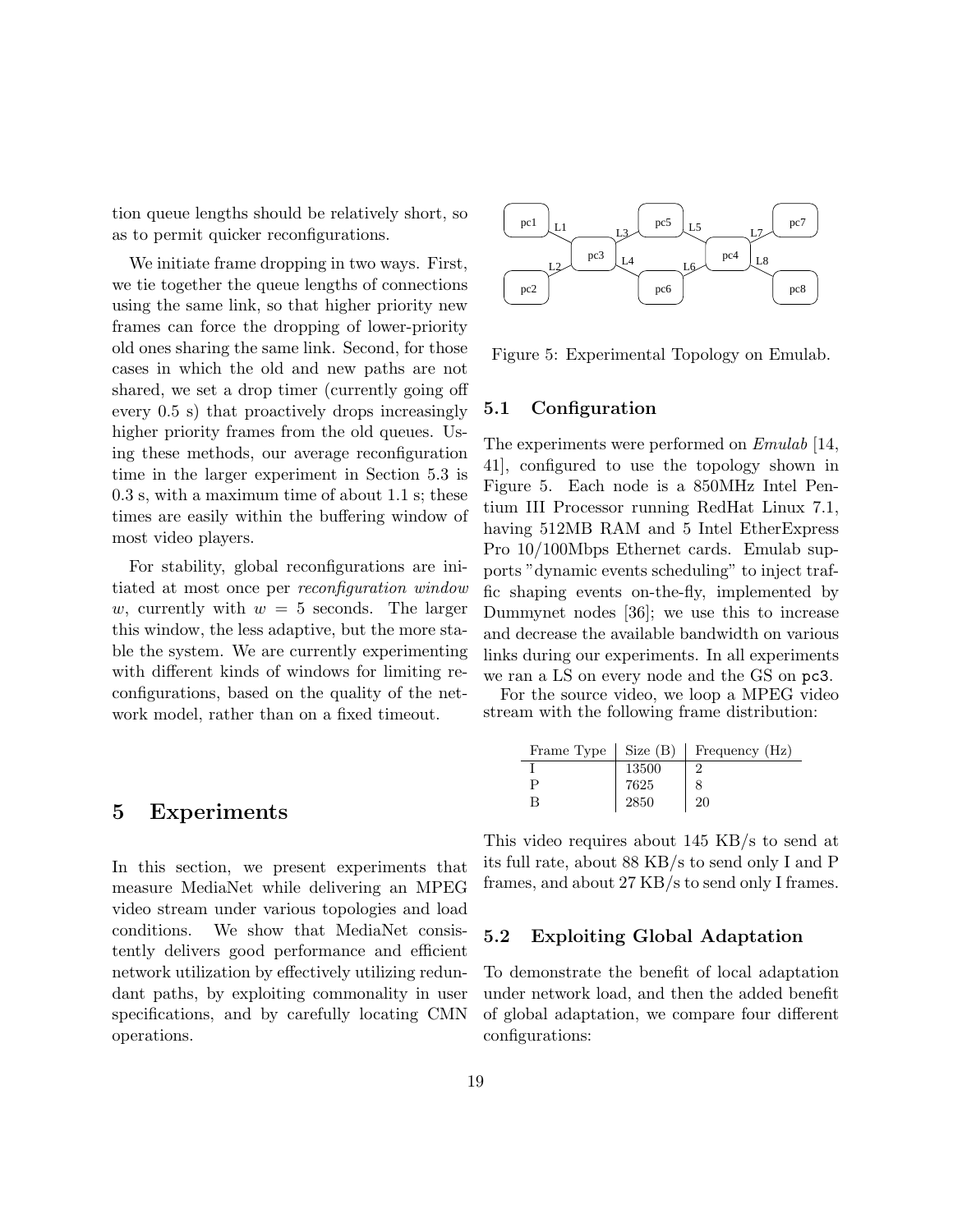

Figure 6: User-perceived performance under diminishing bandwidth for various adaptivity schemes.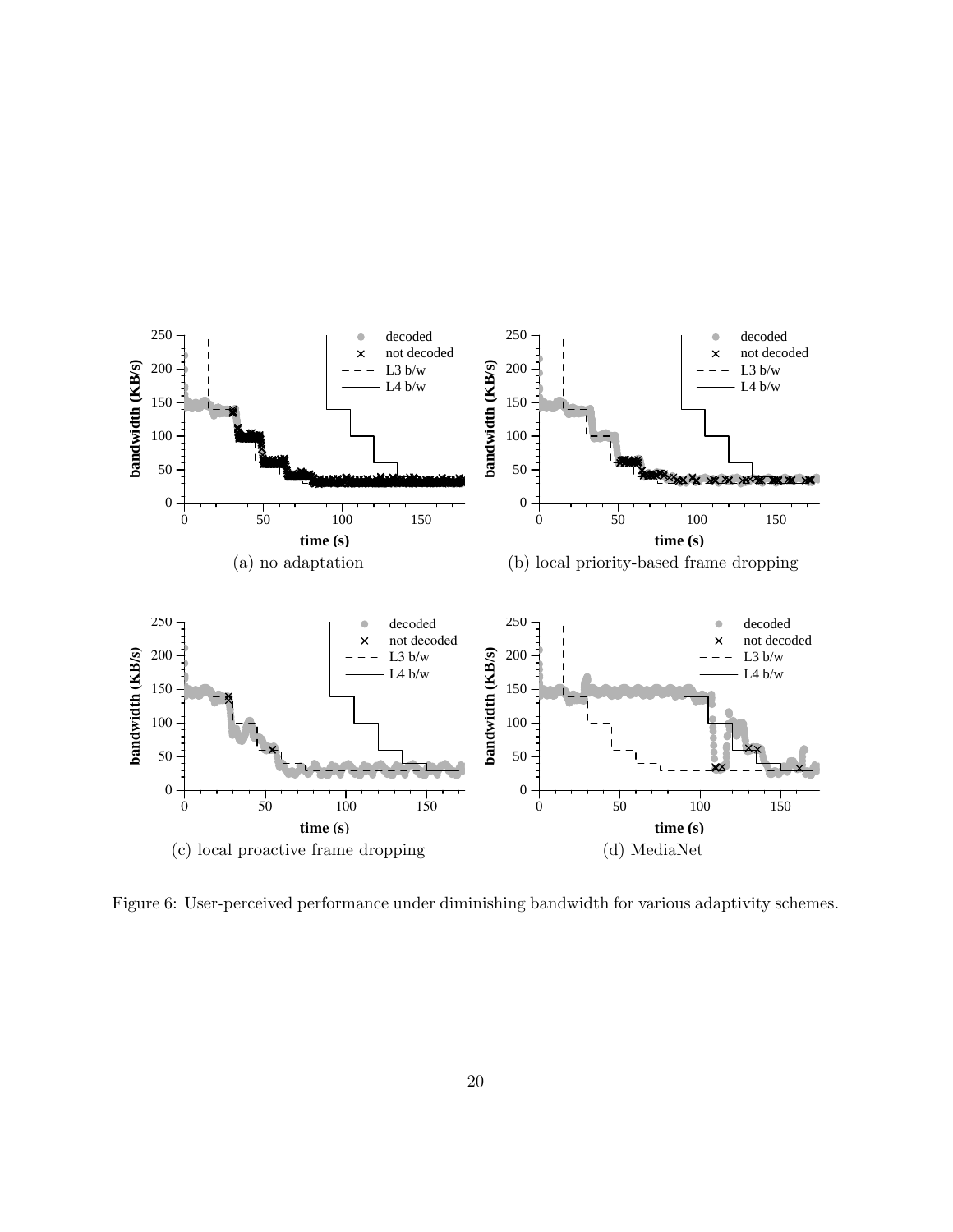- The "no adaptation" configuration consists of streaming the data at the desired play rate, oblivious to network conditions. We implement this with the MediaNet LSs only.
- The "priority-based frame dropping" configuration consists of tagging P, B, and I frames with successively higher priority, and during overload the lowest priority frames are dropped. This approximates some past approaches on intelligent frame dropping [5, 23].
- The "proactive frame dropping" configuration also consists of intelligently dropping video frames during overload. In this case, the LS observes when frames start getting dropped for a particular link, and then adapts by proactively dropping all B frames, and then later all P frames. When dropping frames, the LS will occasionally attempt to improve the configuration; i.e., if it is dropping P and B frames, it will try just dropping B frames. This configuration approximates past approaches to intelligent, in-network frame dropping, as well as end-to-end layered approaches [26] (where each frame type essentially defines a layer). In particular, the path of the data never changes, just what data is sent along that path. For this experiment, we implement this approach by using the GS but preventing it from choosing alternate paths.
- Finally, the "global adaptation" uses Media-Net's GS with the user specification depicted in Figure 2.

For each configuration, we ran an experiment that uses the diamond portion (pc3 to pc6) of our topology (Figure 5), with a single video

sender on pc3 and a receiver on pc4 The experiment measures the video player's performance, in terms of the received bandwidth and the decodable frames, as we lower both link L3's and L4's available bandwidth over time.

Each of the graphs shown in this section has the same format. Each light gray circle in the figure is a correctly-decoded frame, while each black  $\times$  is an incorrectly decoded one. The figure plots time versus bandwidth, so the x-location is the time the frame is received, and the ylocation is the bandwidth seen by the player at that time (aggregated over the previous second). The available bandwidth, as set by Dummynet, is shown as dashed and/or solid lines. Dropped frames are not shown.

Figure 6(a) shows the no adaptation case. At the start, the route to the receiver is fixed along L3, and as the available bandwidth on the link drops the video quality degrades. The application cannot decode the majority of the received frames because temporally important frames (I and P frames) are being dropped. During playback, each undecodable frame manifests as a "glitch" noticeable by the user. In this case, the large and constant clumping of glitches is quite disruptive. In the players we have used, these result in a checkerboard pattern momentarily appearing and corrupting the playback; corrupted playback persists until a frame can be correctly decoded.

Figure 6(b) shows the priority-based dropping case. In this case, playback improves when dropping B frames, but remains poor under highly loaded conditions. Until roughly time 50, the player can decode all of its received frames, but after that a large fraction of frames cannot be decoded properly. This is because by this time we are only sending I or P frames, so any dropped P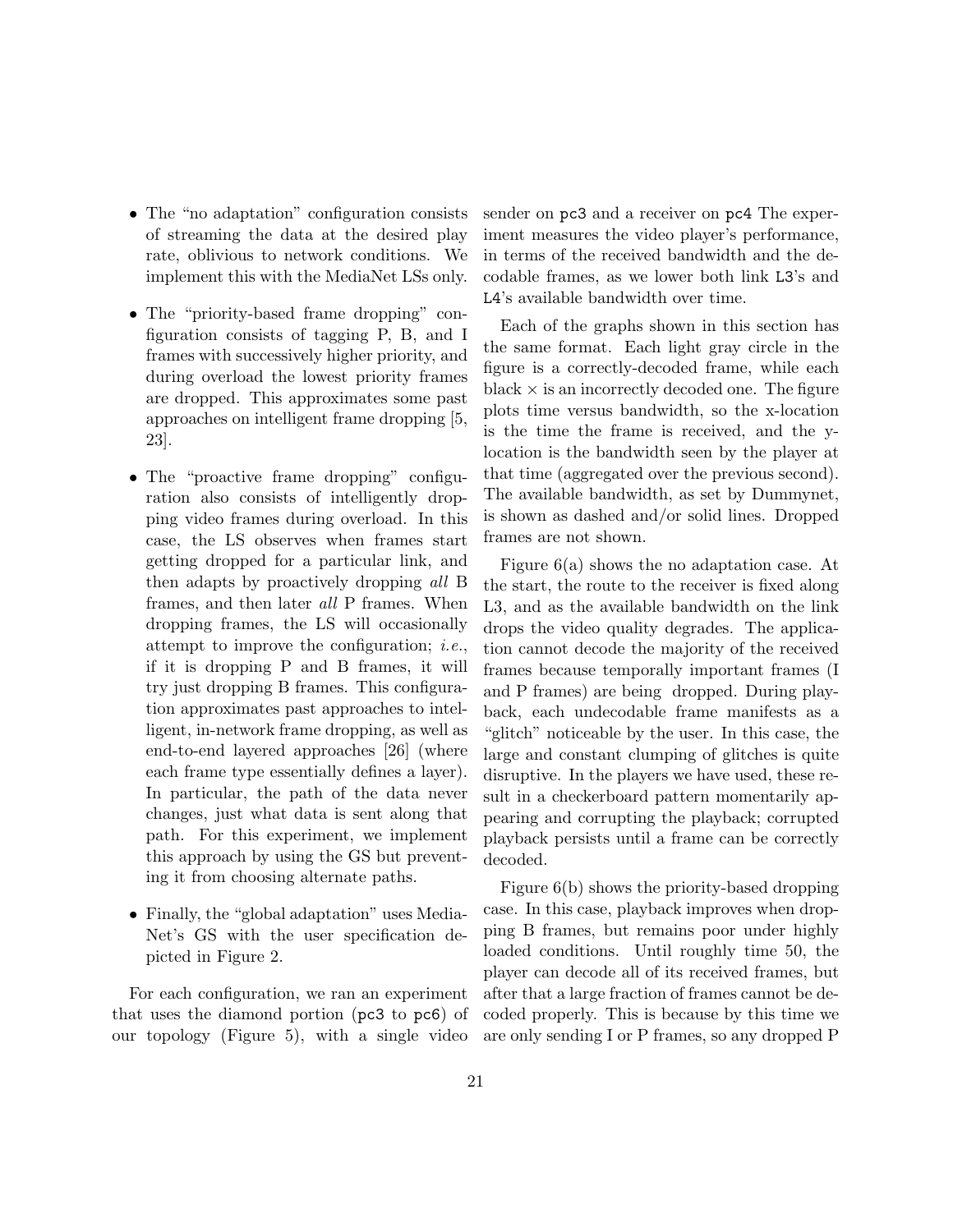frame could prevent downstream P frames from being decoded.

In contrast, when using local adaptation along the same path, the performance improves significantly, as shown in Figure  $6(c)$ . The few glitches that occur are as a result of a sudden drop in available bandwidth, and due to attempts to obtain a better configuration when no resources are available. By dropping all B and/or P frames, we avoid dropping frames that could lead to temporal glitches.

While the proactive frame-dropping adaptation significantly improves playback along a congested path, it fails to use alternative paths that could further improve playback. In contrast, MediaNet's global scheduler reconfigures the network to utilize redundant paths. $9$  Figure 6(d) shows how MediaNet's GS reroutes traffic through pc6 when L3 becomes congested at roughly time 30, utilizing the idle L4. Later, L4's bandwidth is reduced as well, which causes MediaNet to start dropping frames until it reaches the same level as the local case.

A number of times in this experiment, the GS optimistically assumes that more bandwidth is available on unmaximized links and attempts to improve the total utility. At time 105 when link L4's bandwidth drops, it tries to reroute the flow through link L3. However, L3 has even lower available bandwidth, and so after the reconfiguration window expires (here set to 5 seconds), the GS returns the configuration to link L4, at utility 0.4 (dropping B frames). Similar failed attempts occur at times 120 and 155. Our user configuration mitigates the negative effects of such reconfigurations by intelligently dropping frames

until the network is reconfigured. Ideally we could prevent these spurious configurations without becoming so conservative so as to degenerate to local adaptation only; possible approaches are discussed in Section 4.3.

We should emphasize that MediaNet's contribution is not simply multi-path routing or local adaptation, since each has been explored in prior contexts. Rather, MediaNet's global scheduling service encapsulates a more general way of performing adaptation on a network-wide basis, based on individually-specified adaptation preferences and metrics. In so doing, it in effect employs both local adaptations (i.e., proactive frame dropping) and global adaptations  $(i.e.,$ path rerouting), among others, to meet the needs of users and the network.

### 5.3 Multi-user Sharing

To examine how resources are shared among users, we configured MediaNet with two video sources and five clients. Video v1 on pc1 has three clients: users user1 on pc5, user3 on pc7, and user5 on pc8; video v2 on pc2 has two clients: users user2 on pc4 and user4 on pc7. Each user specification varies from the one shown in Figure 2 in the specification of the video source and user locations.

If all links are fully available, the GS assigns the operations as shown in Figure 8(a). The unlabeled operations are TCP sends and receives, and the Pr operations assign frame priorities for intelligent dropping. In combining the five user specifications, the GS has essentially created two multicast dissemination trees, and uses L3 for the v1 stream and L4 for v2.

The performance as seen at the two sets of receivers is shown in Figure 7. At time 20, the bandwidth on link L3 is reduced to 100 KB/s,

<sup>9</sup>Redundant paths occur frequently in the wide area [37], and mobile hosts often have multiple networks available, e.g., many laptops have cellular, 802.11b, and Ethernet.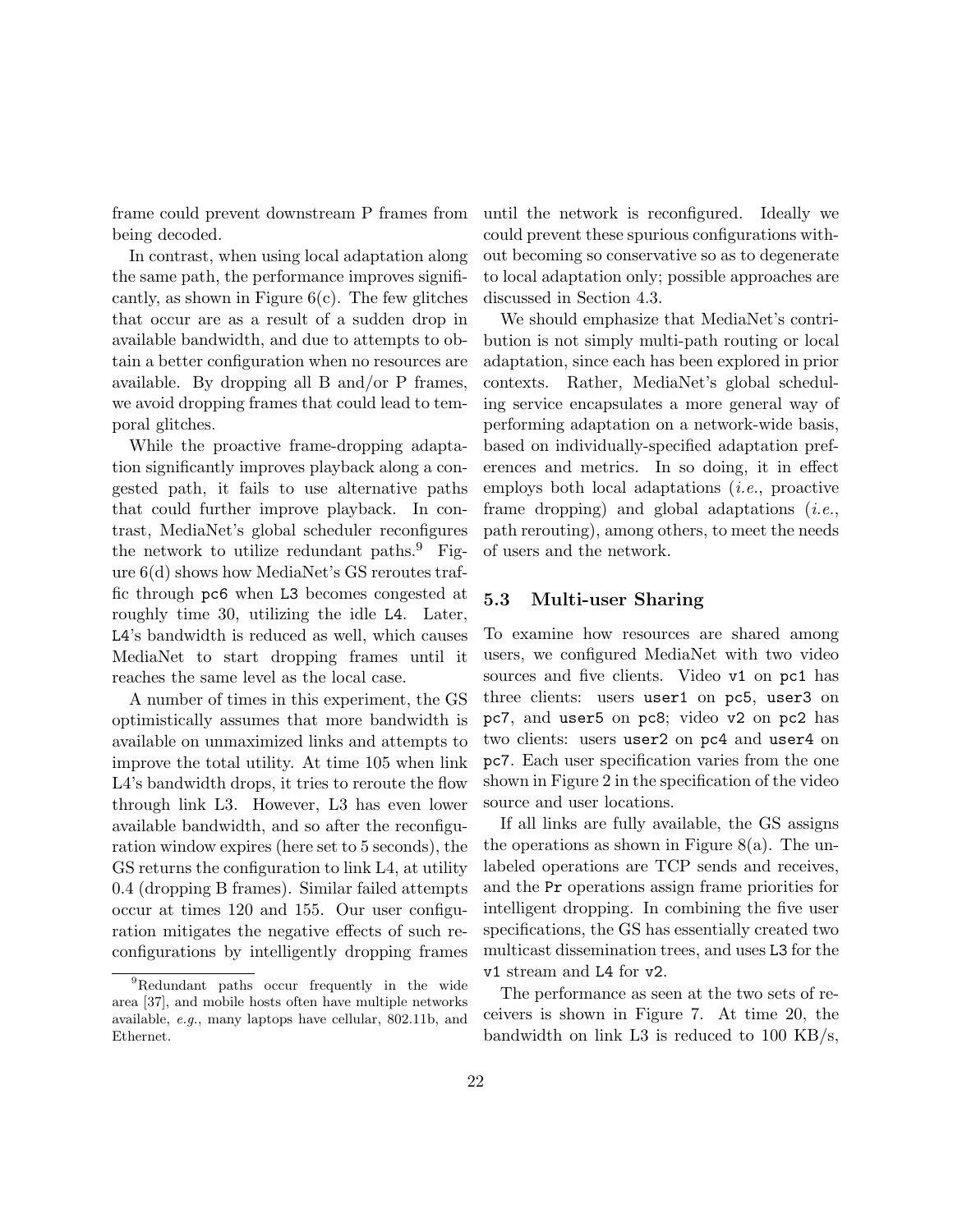

Figure 7: User-perceived performance for multiple user scenario.

and so the GS reconfigures the network to be as in Figure 8(b) where all flows go along link L4 so as to maintain utility 1.0 for all users. At time 40, the bandwidth on link L4 is dropped to 200 KB/s, making it impossible to carry both streams along that link. As such, the GS reconfigures to be as in Figure 8(c), in which  $v2$ is sent along link L3 with its B frames dropped (as indicated by the dB node on pc2), using the utility 0.4 CMN, while v1 goes along link L4 at utility 1.0 for all users. Notice that the GS has scheduled the dB (dropping B frames) node at the source pc2 rather than at the node connected to the congested link, for better network utilization. At time 60, L4's bandwidth also drops to 100 KB/s, which results in all flows now operating at utility 0.4, as shown in Figure 8(d). Here we can see that this is essentially the same as the unloaded configuration in Figure 8(a) but with dB nodes on both of the video source hosts.

During the run, the GS guesses that additional bandwidth might be available on various links, and so attempts to improve the configuration. This occurs at time 50 (to improve to Figure  $8(a)$ , but fails and reverts back at time 55. A similar attempt is made at time 80 (to go up to Figure  $8(c)$ ).

# 6 Related Work

Although distributed multi-media research has been popular for decades, the idea of multimedia processing in the network was first inspired by the problems of digital video broadcasting in heterogeneous networks [40, 33]. The goal of providing adaptive QoS for streaming data is shared by a number of systems, including Active Networks applications [39, 34, 5], QoS middleware substrates [23, 24, 25], and application-layer in-network processors [43, 1, 2]. Other projects have targeted the dissemination to mobile, wireless workstations, such as Quasar [18] and Odyssey [31]. None of these systems focuses on sharing resources among many users with differing adaptation preferences, though adaptivity mechanisms and resource models are quite relevant.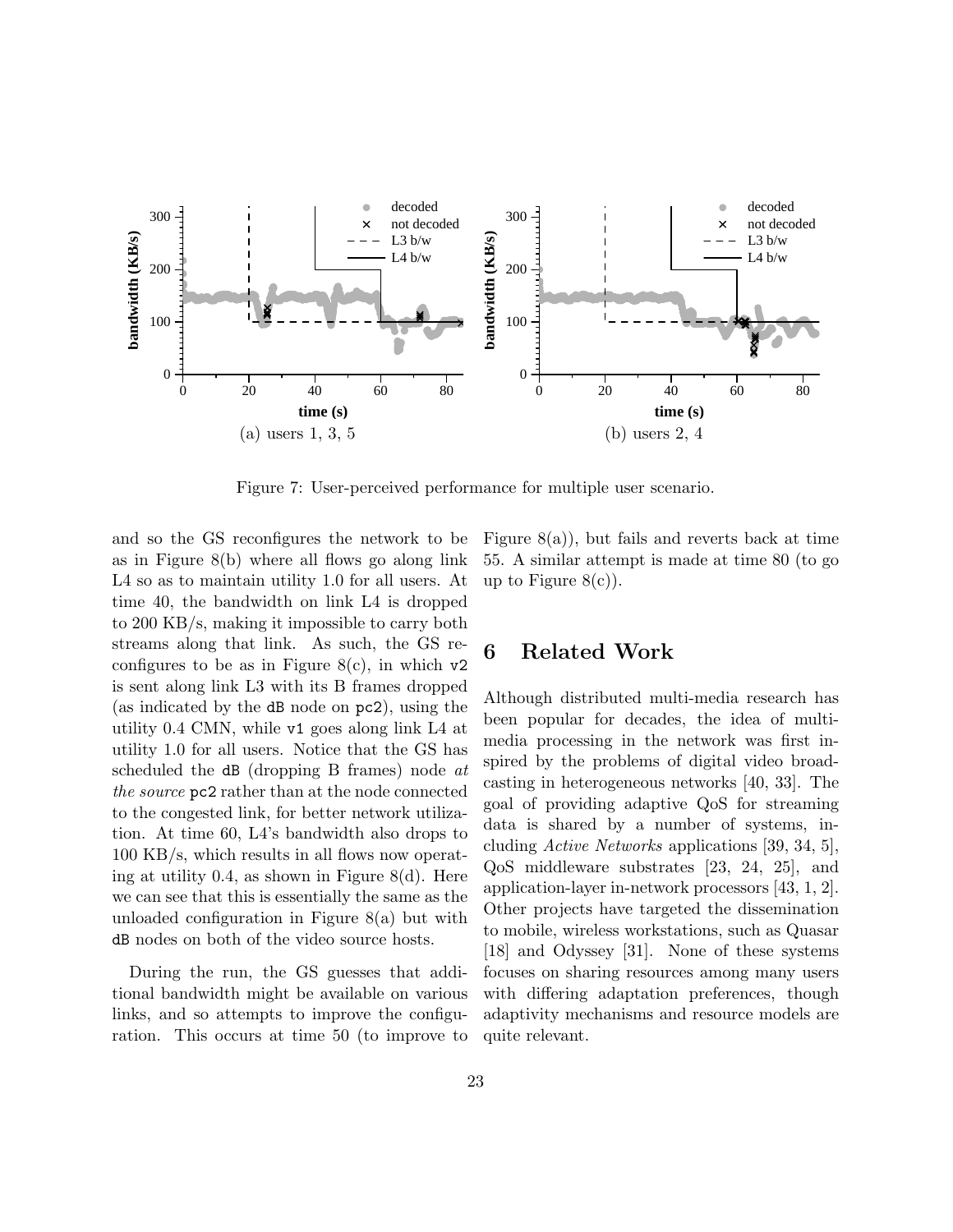

Figure 8: Scheduling under varying conditions for multiple users.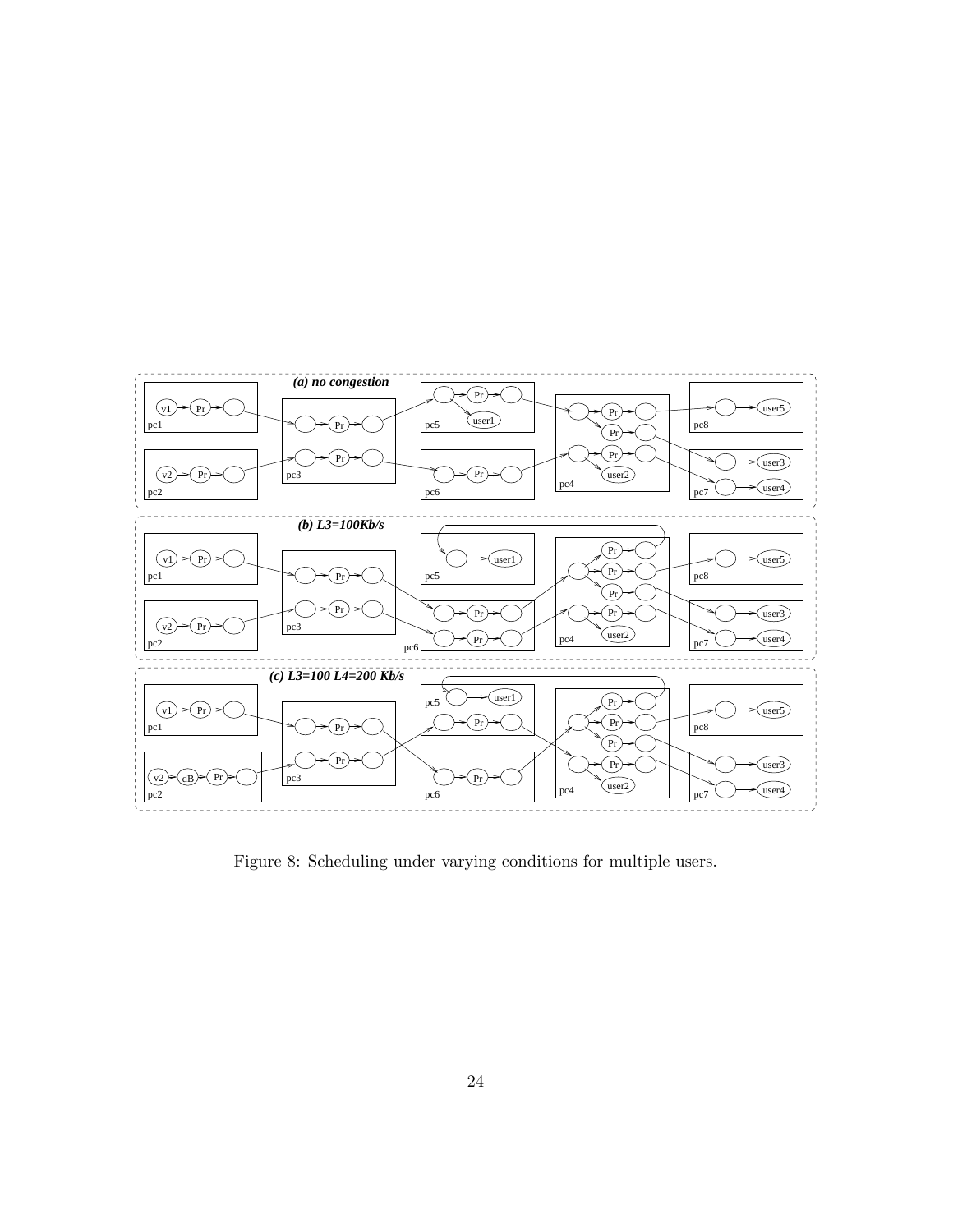A few systems have considered efficient stream adaptations shared among many users. Layered multicast [26, 34, 35] shares resources efficiently among many users, and Degas [32] contains decentralized protocols for task distribution and load balancing of streaming data operations. Layered multicast layers are coarse-grained abstractions, however, and do not support more "computational adaptations" like transcoding. Degas similarly fails to account for user preferences in scheduling adaptations.

MediaNet shares some mechanisms with certain overlay networks  $(e.g., RON [3])$  that, in addition to constructing a flexible virtual network on top of physical networks, can provide improved network performance via alternative paths in conjunction with bandwidth probing and failure detection [3, 37, 10]. To date, these systems have not been concerned with  $QoS$  (*i.e.*, real-time constraints) of streaming data, or sharing of resources among many users.

An alternative approach to adaptive QoS is reservation-based QoS, in which resources like CPU and bandwidth are allocated for applications in advance [9, 7, 8]. The drawbacks of reservations are that underlying support is not widely available, and allocated resources can be underutilized, resulting in inefficiency. A number of systems looked at application-specific scheduling in reservation-capable environments, for example, the OMEGA end-system architecture [28, 29].

A number of systems share our goal of supporting user-specified, adaptive streaming data applications, including CANS [15], Conductor [42], Darwin [11], End-to-end Media Paths [30], Ninja [16], PATHS [6], and [12]. Central to all of these systems is the notion of paths of stream transformers that must be scheduled on the network, and the presence of a centralized

plan manager to schedule paths across the network, similar to MediaNet's GS. However, these systems only use the plan manager at initialization or rarely, while MediaNet's GS runs continuously. Less attention has been paid to exploring fast, on-line scheduling algorithms that are nonetheless effective, which would be needed in a scalable on-line system. As such, these systems do not take advantage of path-based, userspecified adaptation. In addition, plan managers appear to consider scheduling only for a particular application or flow, as opposed to the combination of many or all existing applications or flows, and therefore miss opportunities to improve both per-user and network performance, for example, by aggregation and/or re-routing.

# 7 Conclusions

MediaNet is an architecture for user-specified, globally-adaptive QoS in distributed streaming data applications. It has two clear benefits. First, adaptations are user-specified, rather than a system-determined. Second, MediaNet's global and local scheduling approach in effect employs both global and local adaptations; our experiments demonstrate better user and system performance in three ways:

- 1. The GS aggregates users' continuous media networks, removing redundancy in a multicast-like fashion.
- 2. It utilizes redundant resources, such as alternative, unloaded routing paths.
- 3. It adapts proactively to prevent wasted resources, for example by dropping frames close to the source when there is downstream congestion.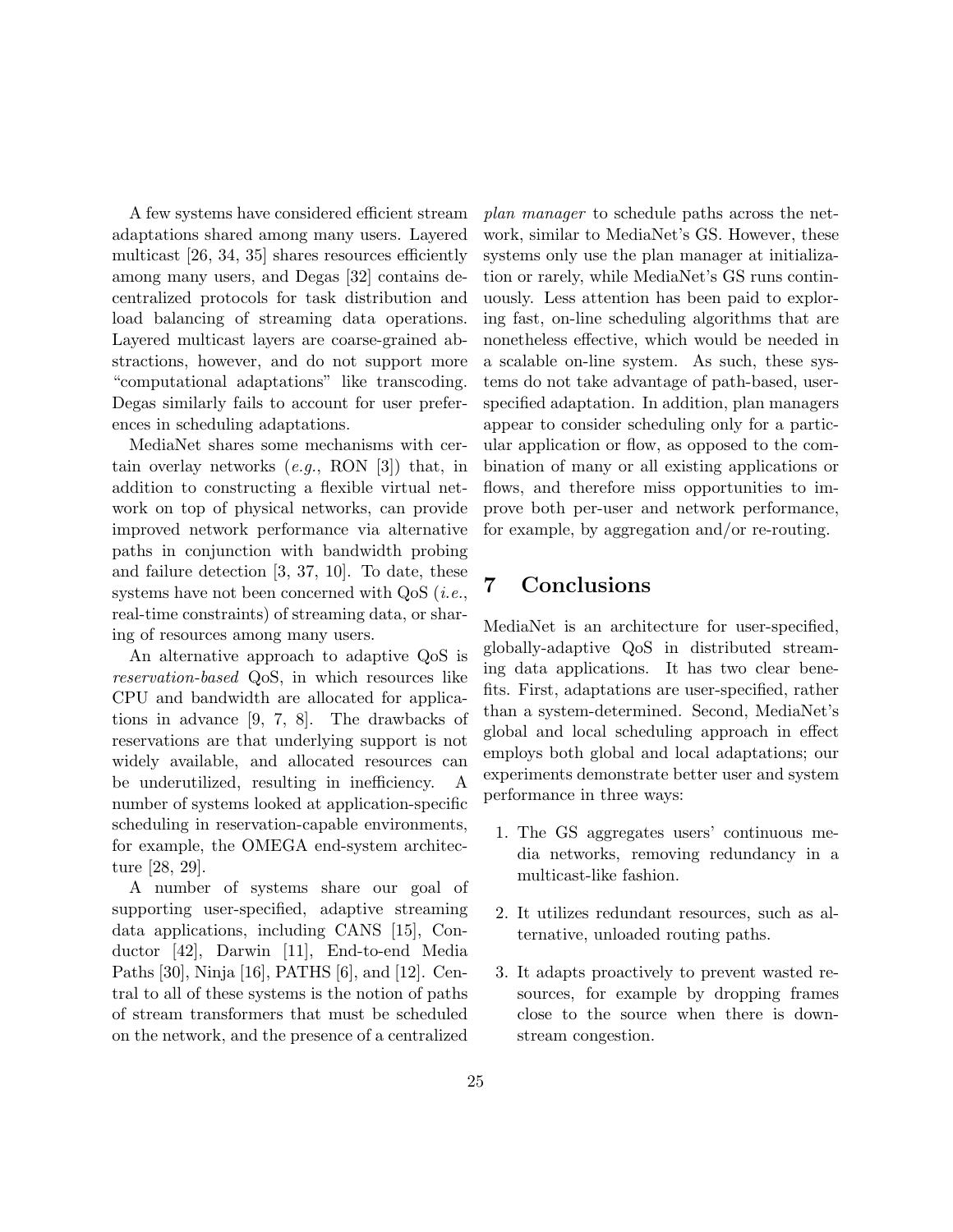While our work is a promising first step, many questions remain. Three important areas are scalability, accuracy, and applications. For the first, we are interested in examining hindrances to growth—such as monitoring message overhead, GS running times, and network instability—to understand possible tradeoffs. For example, by increasing the reconfiguration window we limit the effects of configurationflapping, but could be stuck with an ill-advised configuration. Or, by reducing the frequency of monitoring messages we reduce monitoring overhead, but increase the possibility of a bad schedule. We are particularly interested in devising a hierarchical system, such as used in Darwin [11].

A central requirement to an on-line adaptive system is to have an accurate view of its resources. As mentioned earlier (Section 4.3), we are interested in employing additional monitoring techniques and better heuristics for weighing information.

Another possible enhancement would be to consider splitting (or 'striping') data across multiple paths between a single source and destination. Doing so would require that the split data be properly resequenced upon reaching the destination, unless the receiving operation could tolerate out-of-order arrival. While striping would allow greater efficiency, it could significantly increase the scheduling overhead.

Finally, we have just scratched the surface of MediaNet's possibilities by experimenting with only network-limited (i.e., video plus frame dropping) applications. We believe that Media-Net's generality will be quite useful when considering CPU-limited cases; for example, when streaming data to embedded devices, and/or while performing computationally-intense transformations, such as digital facial recognition or motion analysis.

#### Acknowledgements

Thanks to Michael Marsh for helping us discover the usefulness of the harmonic mean. Thanks to Cyclone development team members Greg Morrisett and Dan Grossman for their rapid response to our Cyclone-related problems. Thanks also to Scott Nettles, Jonathan T. Moore, Bobby Bhattacharjee, Trevor Jim, and Jonathan Smith for helpful comments on earlier versions of this paper.

# References

- [1] Elan Amir, Steve McCanne, and Zhang Hui. An application level video gateway. In Proceedings of the Third ACM International Multimedia Conference and Exhibition (MULTIME-DIA), pages 255–266, November 1995.
- [2] Elan Amir, Steve McCanne, and Robert Katz. An Active Service framework and its application to real-time multimedia transcoding. In Proceedings of the ACM SIGCOMM Conference, pages 178–189, September 1998.
- [3] David G. Andersen, Hari Balakrishnan, M. Frans Kaashoek, and Robert Morris. Resilient overlay networks. In Proceedings of the Eighteenth ACM Symposium on Operating Systems Principles. ACM Press, October 2001.
- [4] Benjamin Atkin and Kenneth P. Birman. Evaluation of an adaptive transport protocol. In Proceedings of the IEEE INFOCOM Conference, April 2003. To appear.
- [5] Samrat Bhattacharjee, Ken Calvert, and Ellen Zegura. On Active Networking and congestion. Technical Report GIT-CC-96-02, College of Computing, Georgia Tech, 1996.
- [6] John Markus Bjørndalen, Otto J. Anshus, Tore Larsen, L.A. Bongo, and B. Vinter. Scalable processing and communication performance in a multi-media related context. In Proceedings of the EUROMICRO Conference, September 2002.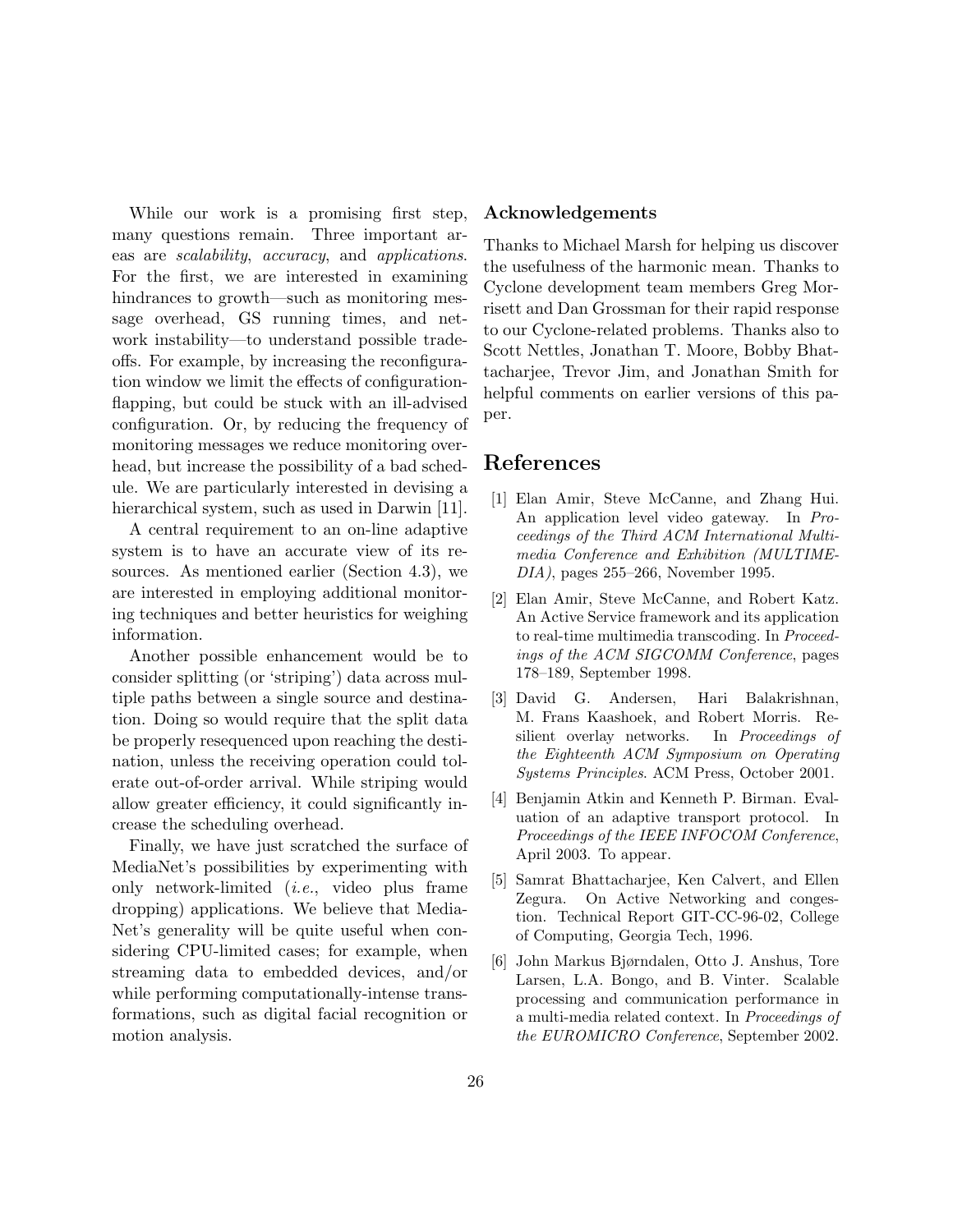- [7] S. Blake, D. Black, M. Carlson, E. Davies, Z. Wang, and W. Weiss. An architecture for differentiated services. Technical Report RFC 2475, IETF, December 1998.
- [8] R. Braden, L. Zhang, S. Berson, S. Herzog, and S. Jamin. Resource reservation protocol (RSVP). Technical Report RFC 2205, IETF, September 1997.
- [9] Robert Braden, David Clark, and Scott Shenker. Integrated services in the Internet architecture: an overview. Technical Report RFC 1633, IETF, June 1994.
- [10] John Byers, Jeffrey Considine, Michael Mitzenmacher, and Stanislav Rost. Informed content delivery across adaptive overlay networks. In Proceedings of the ACM SIGCOMM Conference, 2002.
- [11] Prashant Chandra, Allan Fisher, Corey Kosak, T. S. Eugene Ng, Peter Steenkiste, Eduardo Takahashi, and Hui Zhang. Darwin: Customizable resource management for value-added network services. In Proceedings of the IEEE International Conference on Network Protocols (ICNP), pages 177–188, October 1998.
- [12] Sumii Choi, Jonathan Turner, and Tillman Wolf. Configuring sessions in programmable networks. In Proceedings of the IEEE INFOCOM Conference, April 2001.
- [13] James Curtis and Tony McGregor. Review of bandwidth estimation techniques. In New Zealand Computer Science Research Students' Conference, volume 8, April 2001.
- [14] Emulab.net, 2001. http://www.emulab.net.
- [15] Xiaodong Fu, Weisong Shi, Anatoly Akkerman, and Vijay Karamcheti. CANS: Composable, adaptive network services infrastructure. In Proceedings of the USENIX Symposium on Internet Technologies and Systems (USITS), March 2001.
- [16] Steven .D. Gribble, Matt Welsh, Rob Van Behren, Eric A. Brewer, David Culler, N. Borisov, S. Czerwinski, R. Gummadi, J. Hill,

A. Joseph, R.H. Katz, Z.M. Mao, S. Ross, and B. Zhao. The Ninja architecture for robust Internet-scale systems and services. Computer Networks, 35(4):473–497, March 2001.

- [17] Ningning Hu and Peter Steenkiste. Estimating available bandwidth using packet pair probing. Technical Report CMU-CS-02-166, School of Computer Science, Carnegie Mellon University, September 2002.
- [18] Jon Inouye, Shanwei Cen, Calton Pu, and Jonathan Walpole. System support for mobile multimedia applications. In Proceedings of the Workshop on Network and Operating System Support for Digital Audio and Video, pages 143– 154, May 1997.
- [19] Chalermek Intanagonwiwat, Deborah Estrin, Ramesh Govindan, and John S. Heidemann. Impact of network density on data aggregation in wireless sensor networks. In Proceedings of the Twenty-Second Proceedings of the 22nd International Conference on Distributed Computing Systems (ICDCS), July 2002.
- [20] Manesh Jain and Constantinos Dovrolis. Endto-end available bandwidth: Measurement methodology, dynamics, and relation with TCP throughput. In Proceedings of the ACM SIG-COMM Conference, August 2002.
- [21] JBI Joint Battlespace Infosphere. http:// www.rl.af.mil/programs/jbi/default.cfm.
- [22] Trevor Jim, Greg Morrisett, Dan Grossman, Michael Hicks, James Cheney, and Yanling Wang. Cyclone: A safe dialect of C. In Proceedings of the USENIX Annual Technical Conference, June 2002.
- [23] David A. Karr, Craig Rodrigues, Joseph P. Loyall, Richard E. Schantz, Yamuna Krishnamurthy, Irfan Pyarali, and Douglas C. Schmidt. Application of the QuO quality-of-service framework to a distributed video application. In Proceedings of the International Symposium on Distributed Objects and Applications, September 2001.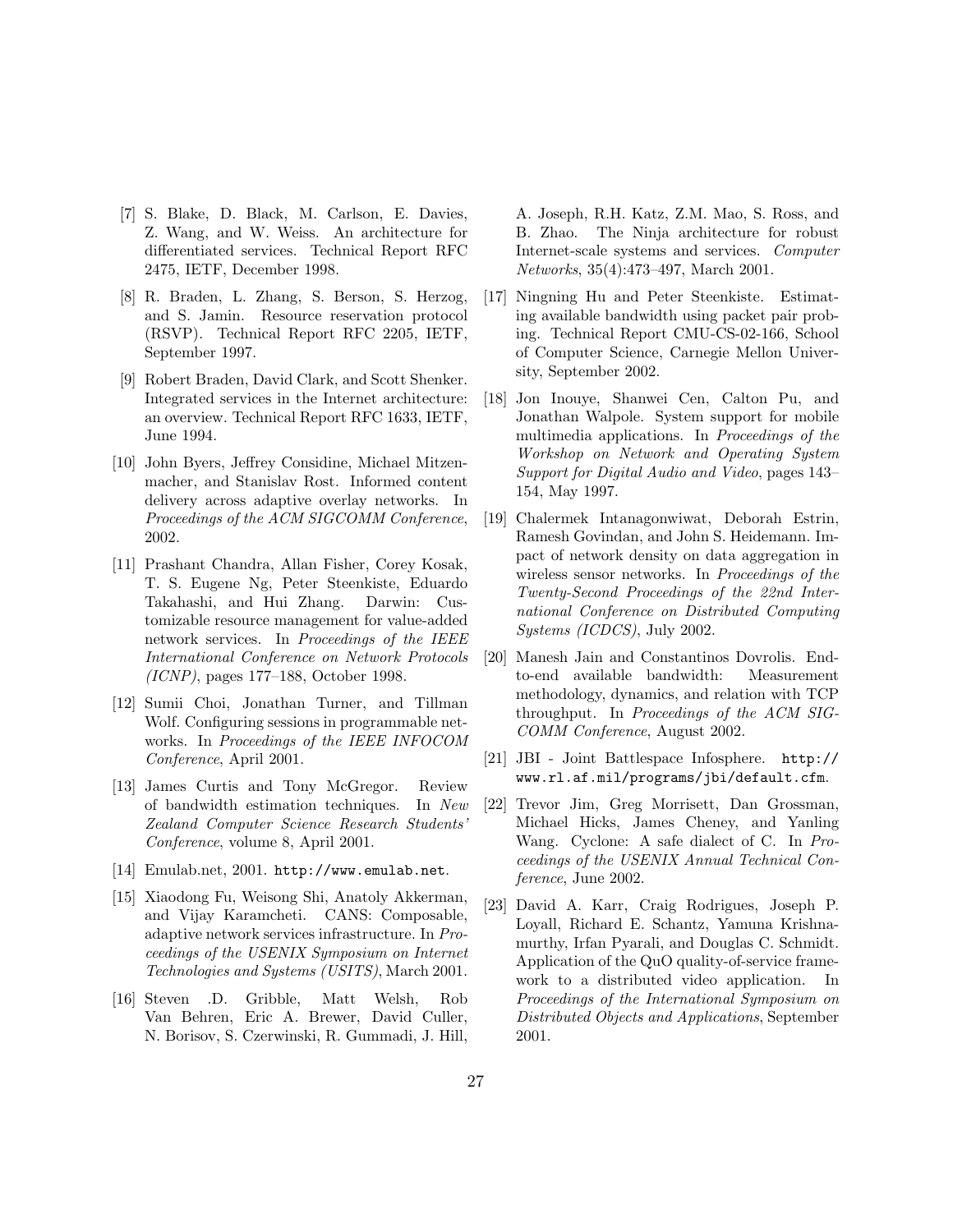- [24] Baochun Li and Klara Nahrstedt. Dynamic reconfiguration for complex multimedia applications. In Proceedings of the IEEE International Conference on Multimedia Computing and Systems, pages 165–170, June 1999.
- [25] Baochun Li and Klara Nahrstedt. QualProbes: Middleware QoS profiling services for configuring adaptive applications. In Proceedings of the IFIP International Conference on Distributed Systems Platforms and Open Distributed Processing (Middleware), pages 256–262, 2000.
- [26] Steven McCanne, Van Jacobson, and Martin Vetterli. Receiver-driven layered multicast. In Proceedings of the ACM SIGCOMM Conference, Stanford, CA, August 1996.
- [27] Yasuhiko Minamide, Greg Morrisett, and Robert Harper. Typed closure conversion. In Twenty-Third ACM SIGPLAN/SIGACT Symposium on Principles of Programming Languages, pages 271–283, St. Petersburg, Florida, January 1996.
- [28] Klara Nahrstedt and Jonathan M. Smith. Design, implementation and experiences of the OMEGA end-point architecture. Technical Report MS-CIS-95-22, Department of Computer and Information Science, the University of Pennsylvania, 1995.
- [29] Klara Nahrstedt and Jonathan M. Smith. The QoS broker. IEEE Multimedia, 2(1):53–67, 1995.
- [30] Akihiro Nakao, Larry Peterson, and Andy Bavier. Constructing end-to-end paths for playing media objects. In Proceedings of the IEEE Conference on Open Architectures (OPE-NARCH), April 2001.
- [31] B.D. Noble and M. Satyanarayanan. Experience with adaptive mobile applications in Odyssey. Mobile Networks and Applications, 4:245–254, 1999.
- [32] Wei Tsang Ooi, Robbert van Renesse, and Brian Smith. Design and implementation of programmable media gateways. In Proceedings of

the Workshop on Network and Operating System Support for Digital Audio and Video, June 2000.

- [33] Joseph C. Pasquale, George C. Polyzos, Eric W. Anderson, and Vachaspathi P. Kompella. Filter propagation in dissemination trees: Trading off bandwidth and processing in continuous media networks. Lecture Notes in Computer Science, 846:259–269, 1994.
- [34] Ranga S. Ramanujan and Kenneth J. Thurber. An active network-based design of a QoS adaptive video multicast service. In Proceedings of the Workshop on Network and Operating System Support for Digital Audio and Video, pages 29–40, July 1998.
- [35] Reza Rejaie, Mark Handley, and Deborah Estrin. Quality adaptation for congestion controlled video playback over the Internet. In Proceedings of the ACM SIGCOMM Conference, pages 189–200, 1999.
- [36] Luigi Rizzo. Dummynet: A simple approach to the evaluation of network protocols. ACM Computer Communication Review, 27(1), January 1997.
- [37] Stefan Savage, Andy Collins, Eric Hoffman, John Snell, and Thomas Anderson. The end-toend effects of Internet path selection. In Proceedings of the ACM SIGCOMM Conference, pages 289–299, September 1999.
- [38] H. Schulzrinne, S. Casner, R. Frederick, and V. Jacobson. RTP: A transport protocol for realtime applications. Internet RFC 1889, 1996.
- [39] David L. Tennenhouse and David J. Wetherall. Towards an Active Network architecture. ACM Computer Communication Review, 26(2):5–18, April 1996.
- [40] Thierry Turletti and Jean-Chrysotome Bolot. Issues with multicast video distribution in heterogeneous packet networks. In Proceedings of the Packet Video Workshop, pages F3.1–3.4, September 1994.